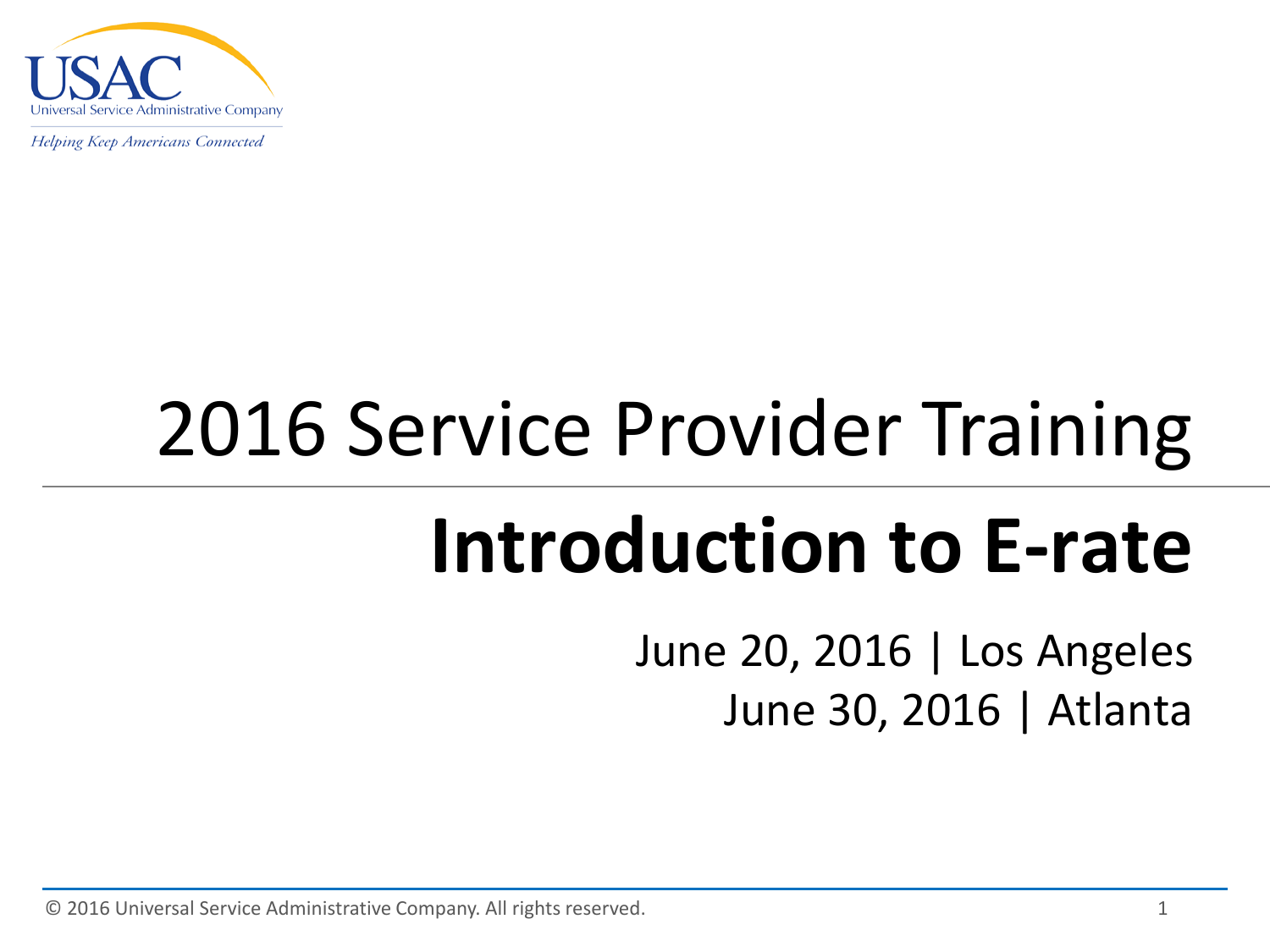

#### **Overview**

- Common questions about E-rate
- Filing an FCC Form 498/SPIN and general contact information
- Competitive bidding process applicants certify an FCC Form 470
- Applicants file an FCC Form 471/request services
- Filing an FCC Form 473/annual certification
- Application review/funding commitments
- Services start applicants certify an FCC Form 486
- Invoicing USAC FCC Form 474, applicants file FCC Form 472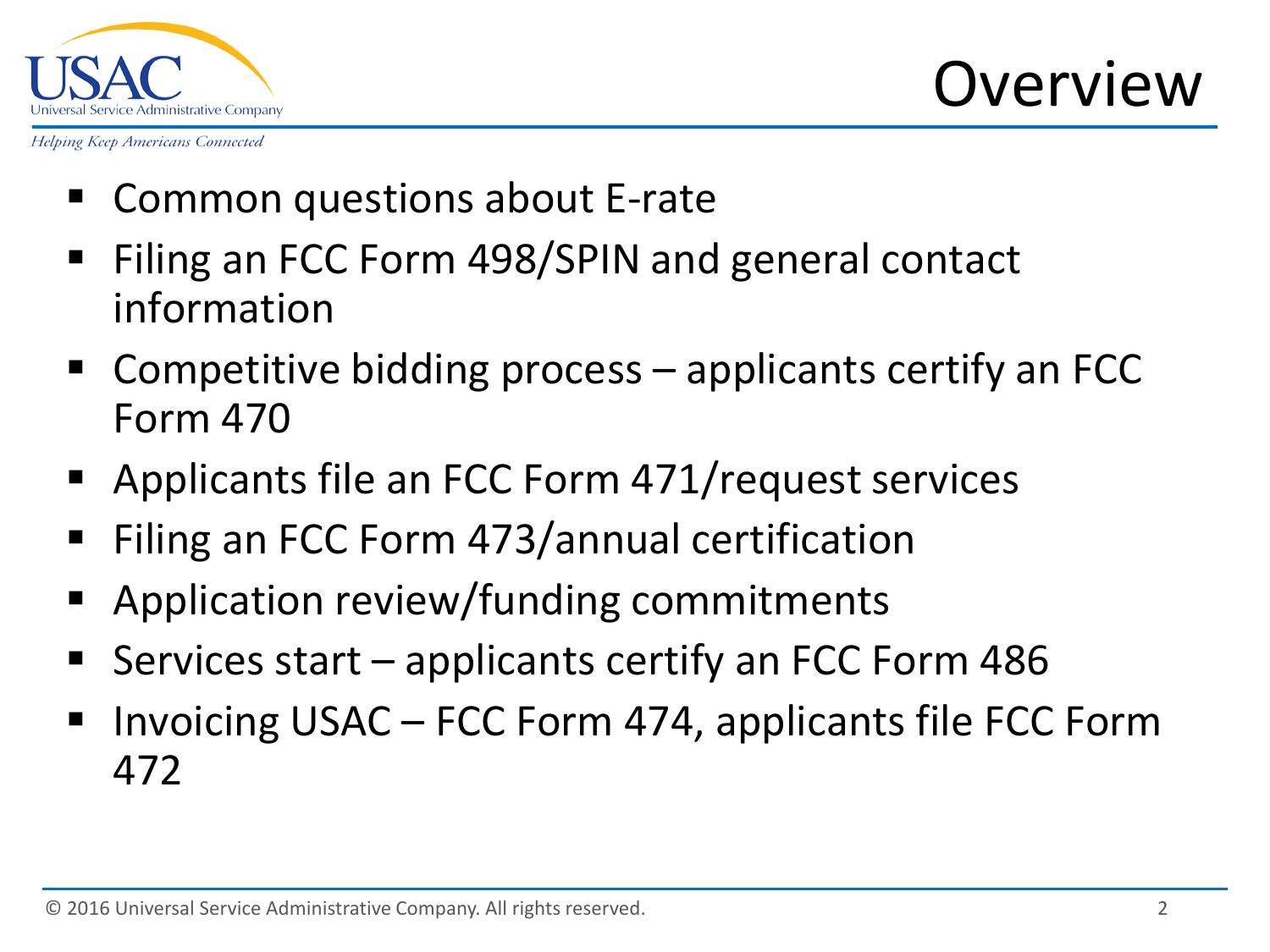

- What is a funding year?
	- A funding year (FY) runs from July 1 to the following June 30.
		- FY2016 runs from July 1, 2016 to June 30, 2017.
	- Recurring services (e.g., monthly telecom services and Internet) must be delivered by June 30.
	- Non-recurring services (e.g., equipment and installations) must be delivered and installed by the September 30 following the funding year, and this deadline can be extended.
		- In some cases, delivery can start before July 1.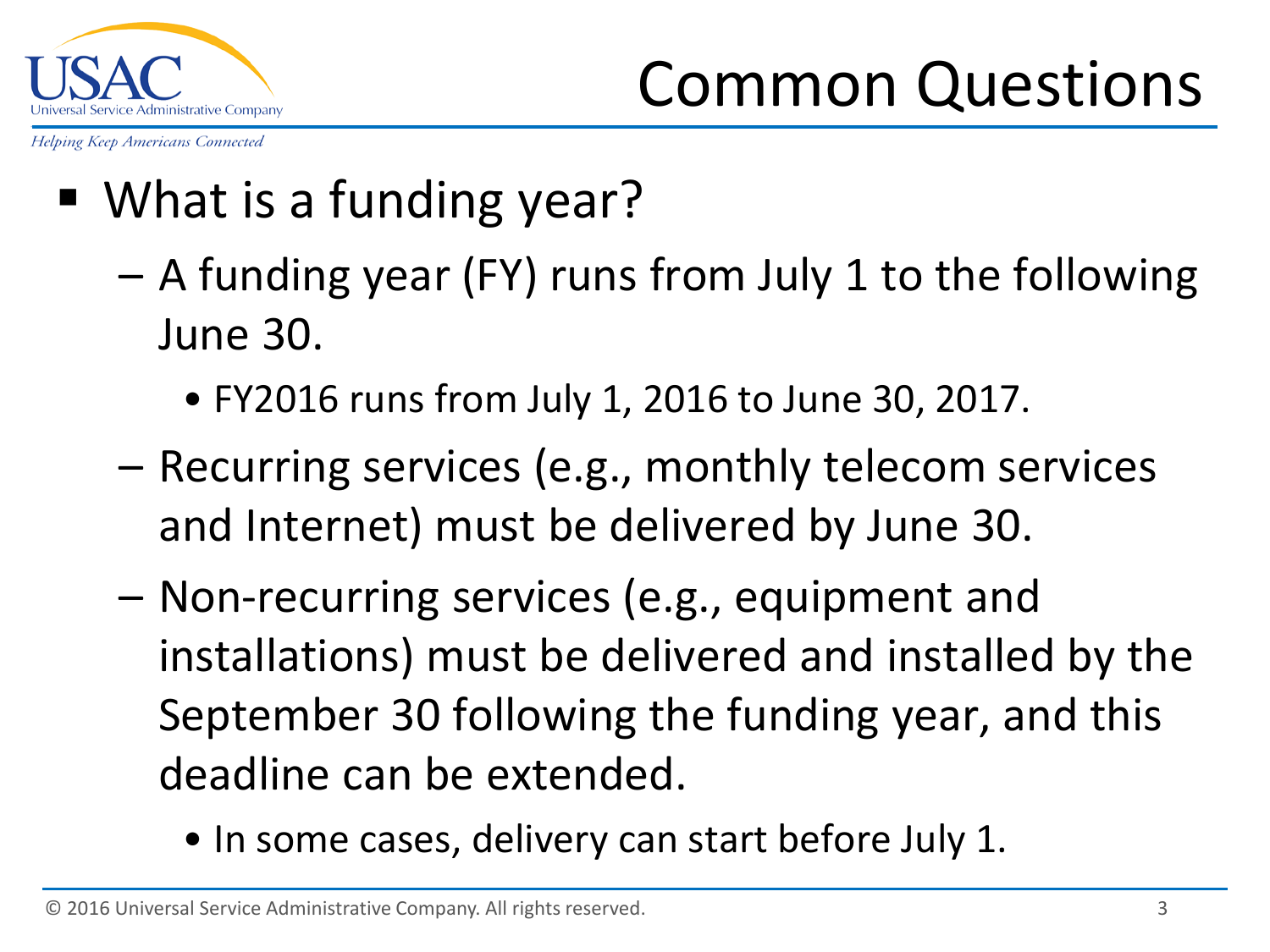

- What is EPC?
	- The [E-rate Productivity Center \(EPC\)](http://www.usac.org/sl/tools/apply-to-erate/window-2016.aspx) is the online portal for Erate service providers, applicants, and consultants.
	- Currently, service provider functionality in EPC is limited.
		- Service providers can create users in their EPC accounts and access certain information on applicants, consultants, and certified program forms.
		- FCC Form 473, Service Provider Annual Certification Form, and FCC Form 474, Service Provider Invoice Form, will continue to be filed through the [E-file System](https://forms.universalservice.org/usaclogin/login.asp).
	- USAC will continue to roll out additional functionality in EPC.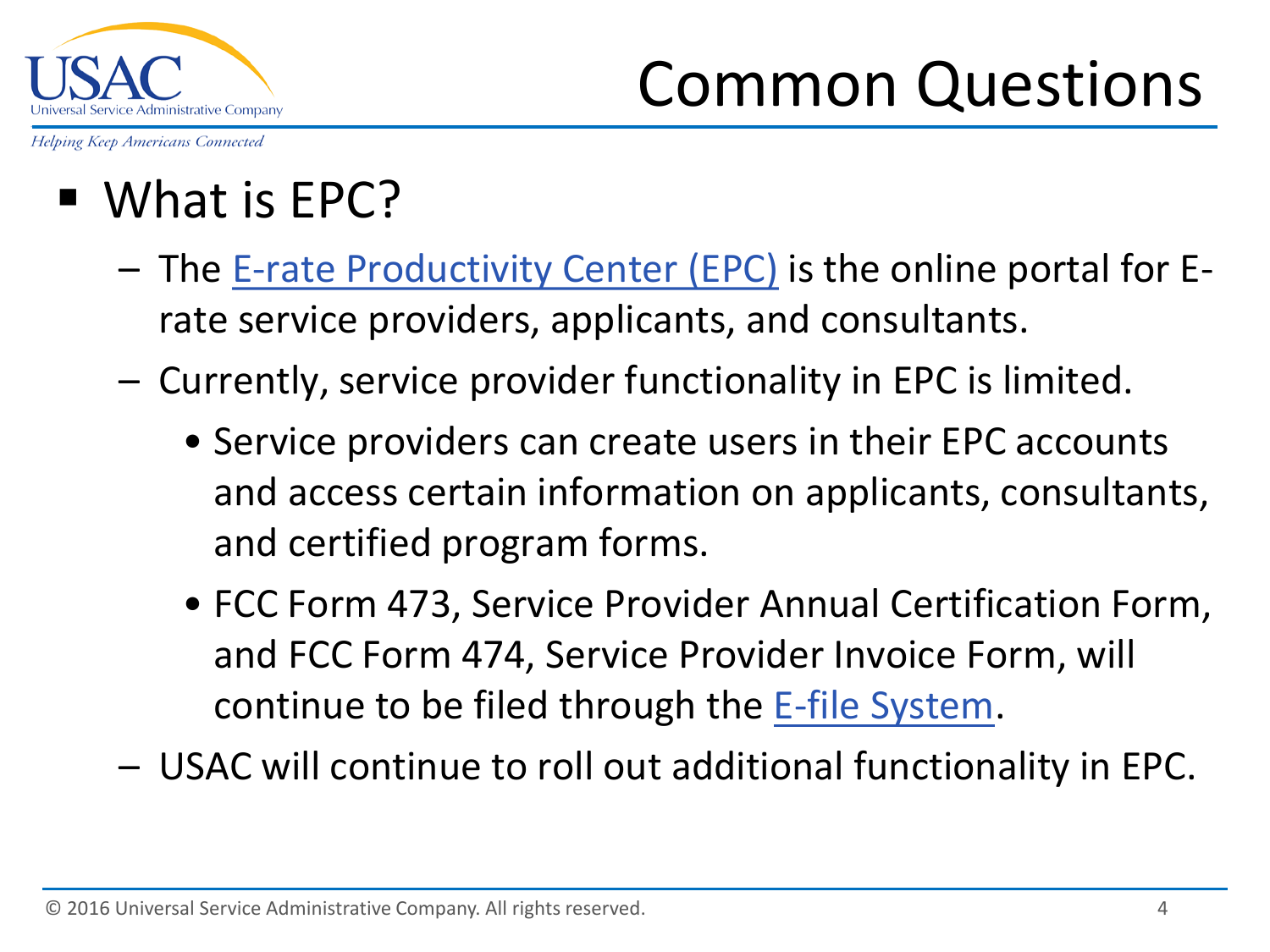

Common Questions

- Who can apply for funding?
	- Eligible schools and school districts
	- Eligible libraries and library consortia
	- Consortia of eligible entities (e.g., regional consortia, statewide networks)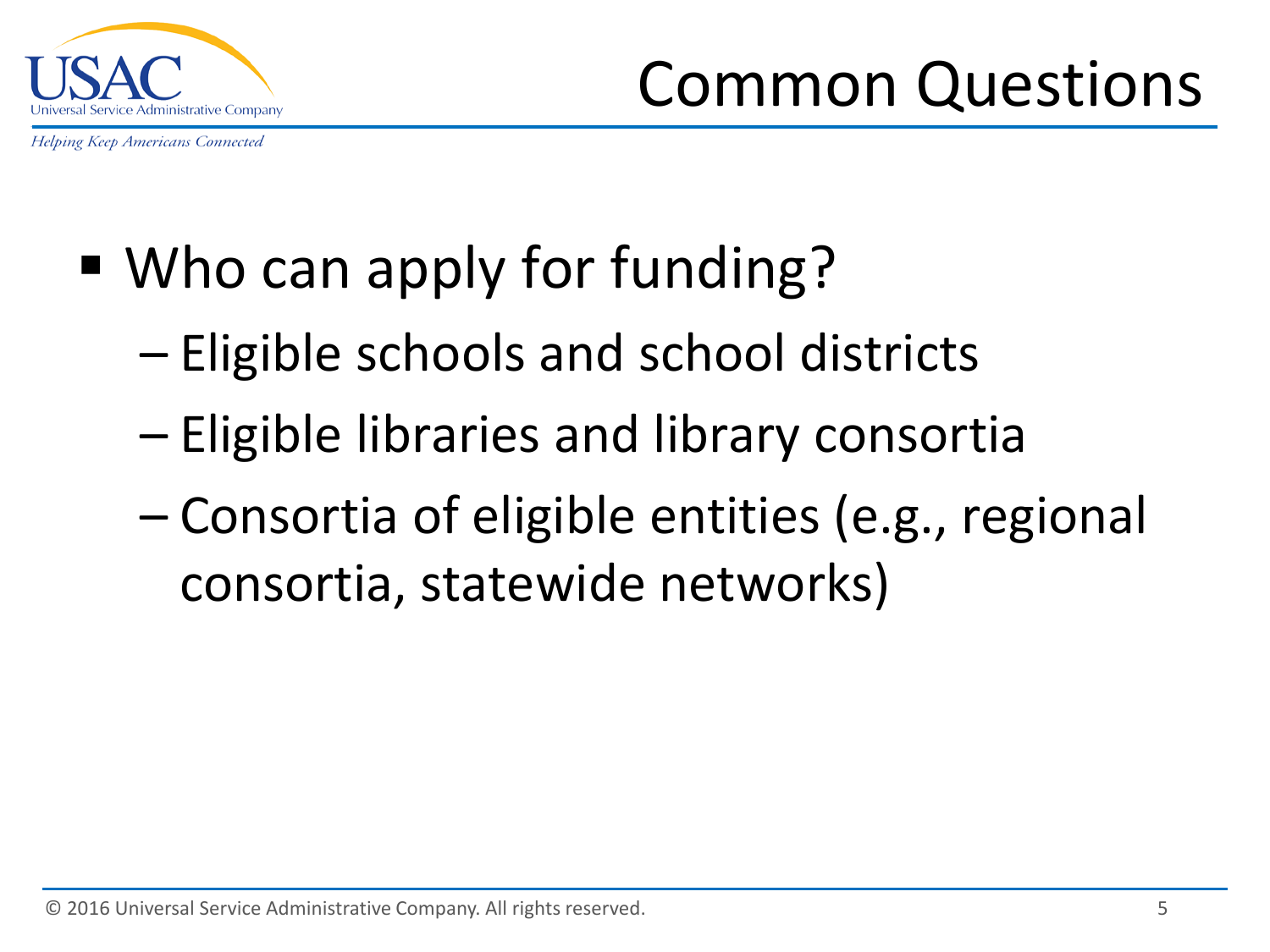

- How much money is available?
	- Starting with FY2015, there is a \$3.9 billion funding cap for each funding year.
	- This funding cap is indexed to inflation each year starting in FY2016.
	- FCC can roll over unused funds from prior funding years.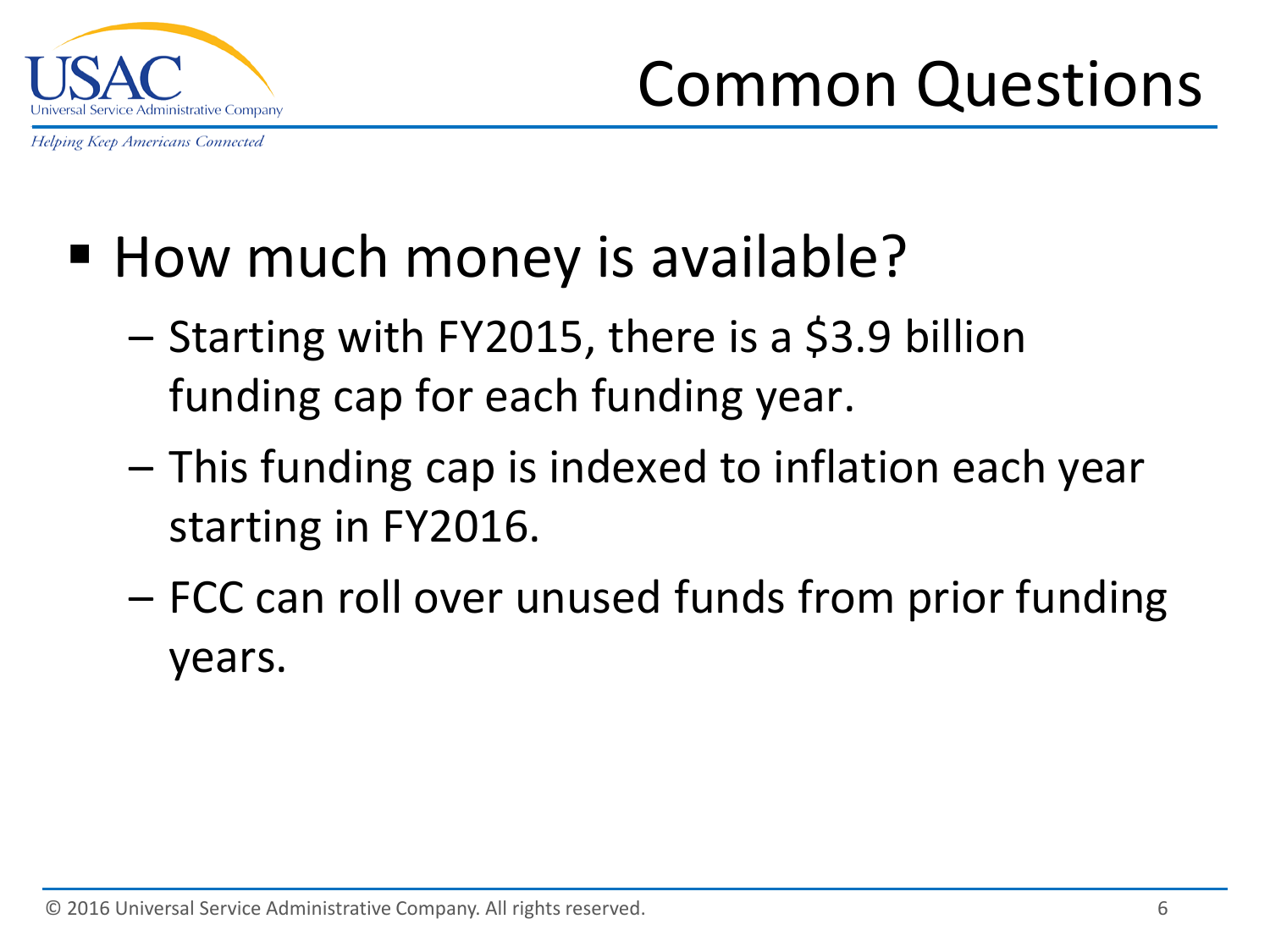

Common Questions

- What services are eligible for FY2016?
	- Category One
		- Telecommunications Services
		- Voice Services (subject to phase down)
		- Internet Access
	- Category Two
		- Internal Connections (IC)
		- Managed Internal Broadband Services (MIBS)
		- Basic Maintenance of Internal Connections (BMIC)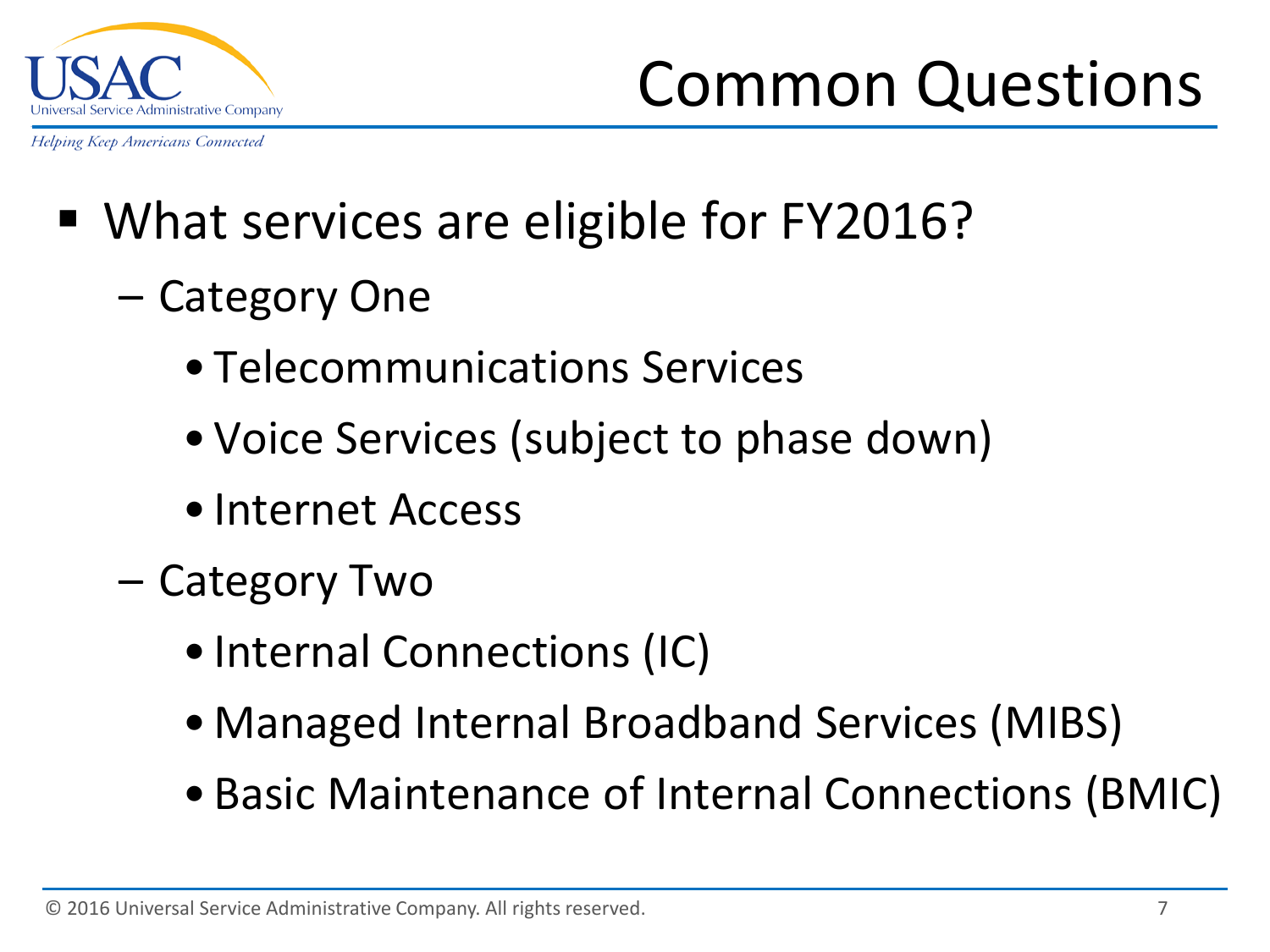

Common Questions

- How large are the discounts?
	- Category One discounts can range from 20 90% of the cost of eligible services
	- Category Two discounts can range from 20 85% of the cost of eligible services
		- Applicants are subject to a five-year Category Two budget
			- For schools, the budget is calculated at \$150 prediscount per student
			- For libraries, the budget is calculated at \$2.30 or \$5 pre-discount per square foot (\$5 pre-discount per square foot for libraries in large urban areas)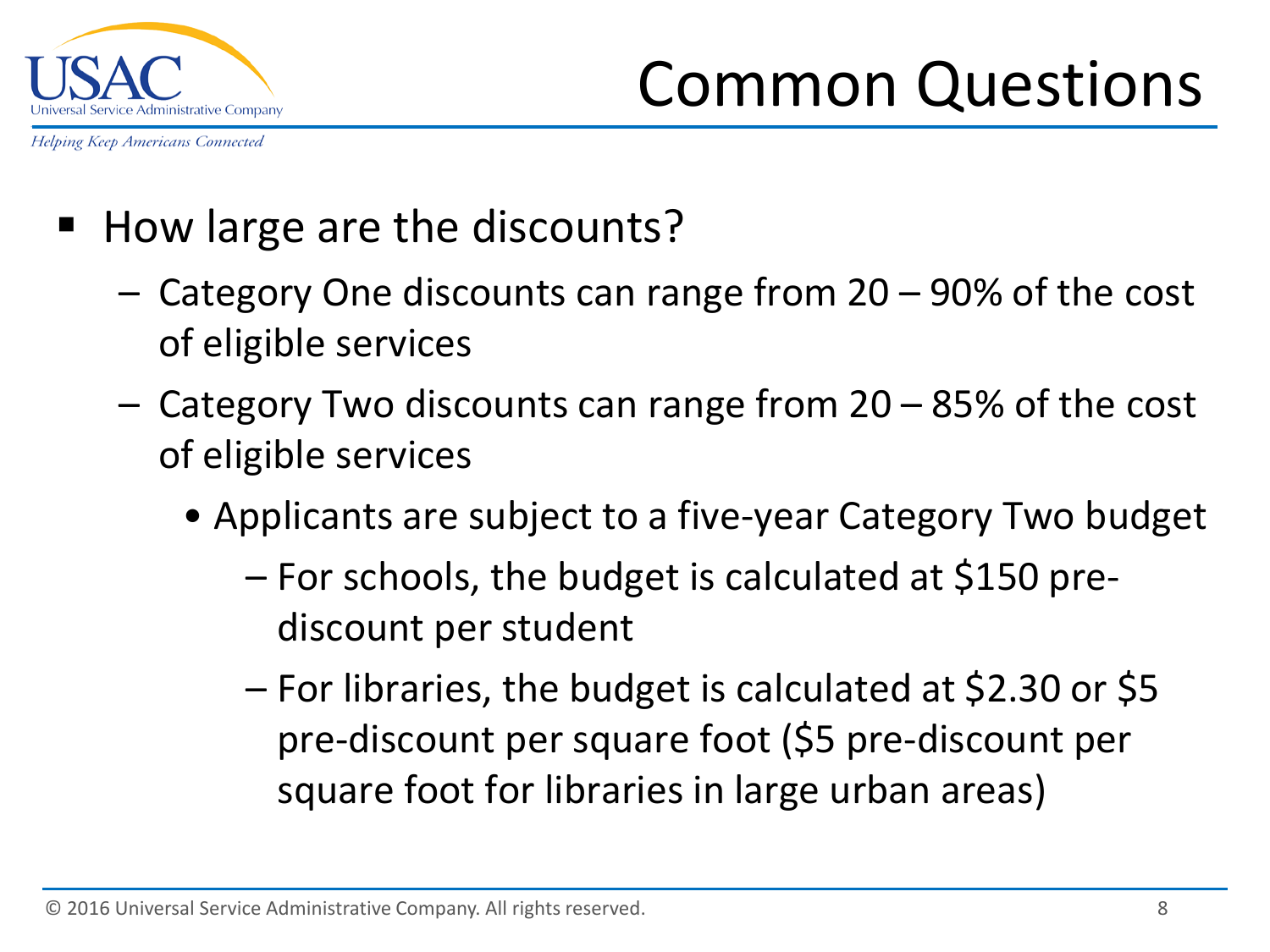

- How large are the discounts? (continued)
	- Discounts are based on school district-wide calculations and urban or rural status
		- For schools, the calculation is based on the percentage of students eligible for the National School Lunch Program (NSLP)
		- For libraries, the calculation is based on the percentage of students eligible for NSLP in the public school district in which the main library branch is located
		- For school districts and library systems, more than 50% of their schools or libraries must be rural for the district or system to be considered rural.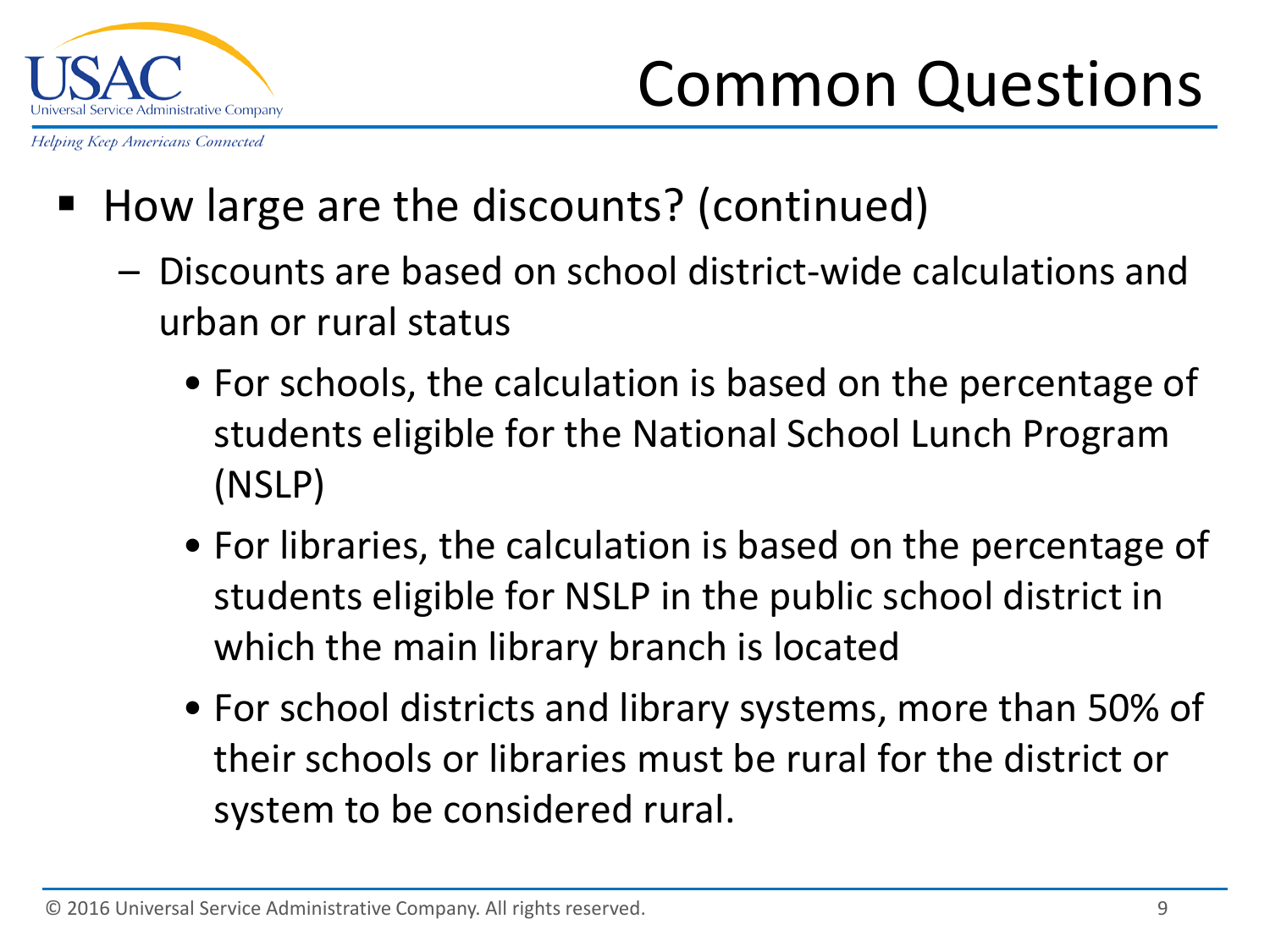

- How long should records be retained?
	- Keep all documents pertaining to the delivery of service and that demonstrate compliance with statutory or regulatory requirements for at least ten years after the last date to receive service.
	- Some examples of documents to retain:
		- Bidding documents
		- Contracts
		- Copies of filed FCC forms, letters and other communications from USAC
		- Customer bills/bill information
		- Filed requests (e.g., appeals, service substitutions, global SPIN changes)

© 2016 Universal Service Administrative Company. All rights reserved. 10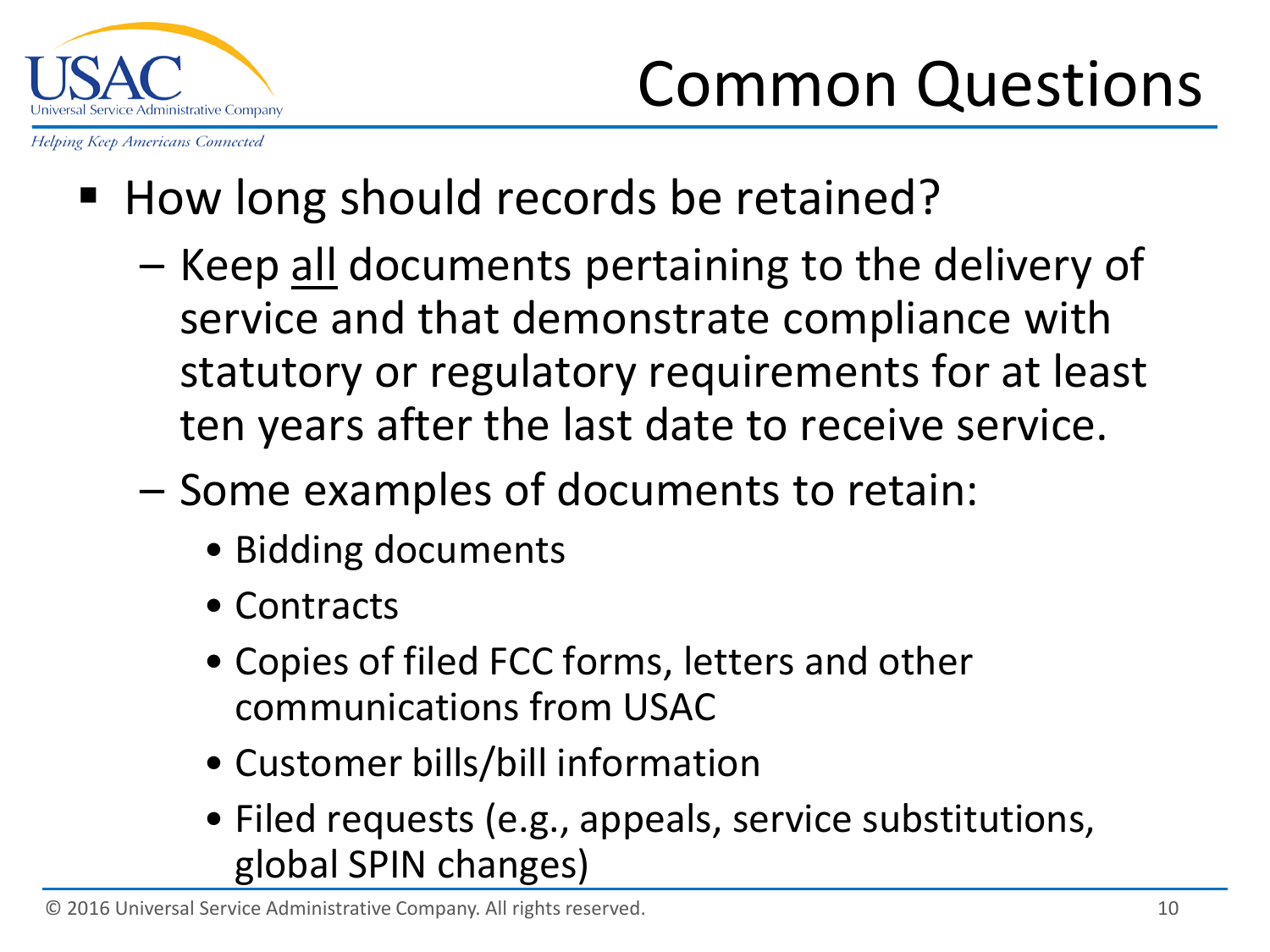

- [FCC Form 498](http://www.universalservice.org/_res/documents/fund-administration/pdf/form-498-fy2006.pdf) Service Provider and Billed Entity Identification Number and General Contact Information Form
	- Original and revisions can be done online.
		- Can be submitted by company officer or general contact.
		- Must be certified by company officer.
	- Helpline: (888) 641-8722

Note: Applicants must file this form if they want to be paid directly after invoicing USAC.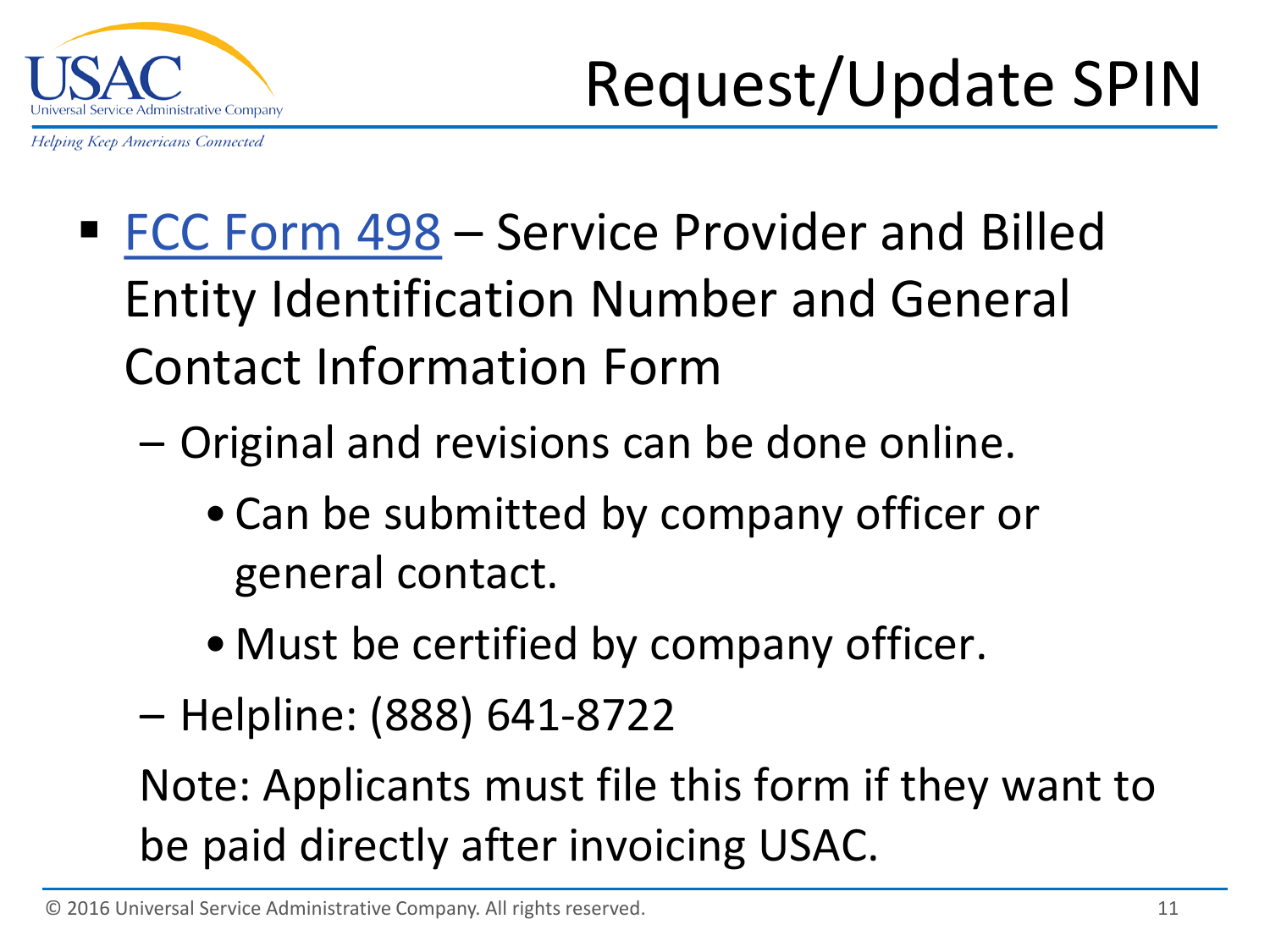

- Why is an FCC Form 498 important to you?
	- Establishes user IDs and passwords for online updates, submissions, access, etc.
		- Company officer and general contact can set up additional users and their level of access.
	- This information populates your EPC profile.
	- Populates [SPIN Contact Search](http://www.sl.universalservice.org/Forms/SPIN_Contact_Search.asp) database that applicants use to contact you and find your SPIN.
	- Provides electronic remittance information USAC uses to pay invoices.

© 2016 Universal Service Administrative Company. All rights reserved. 12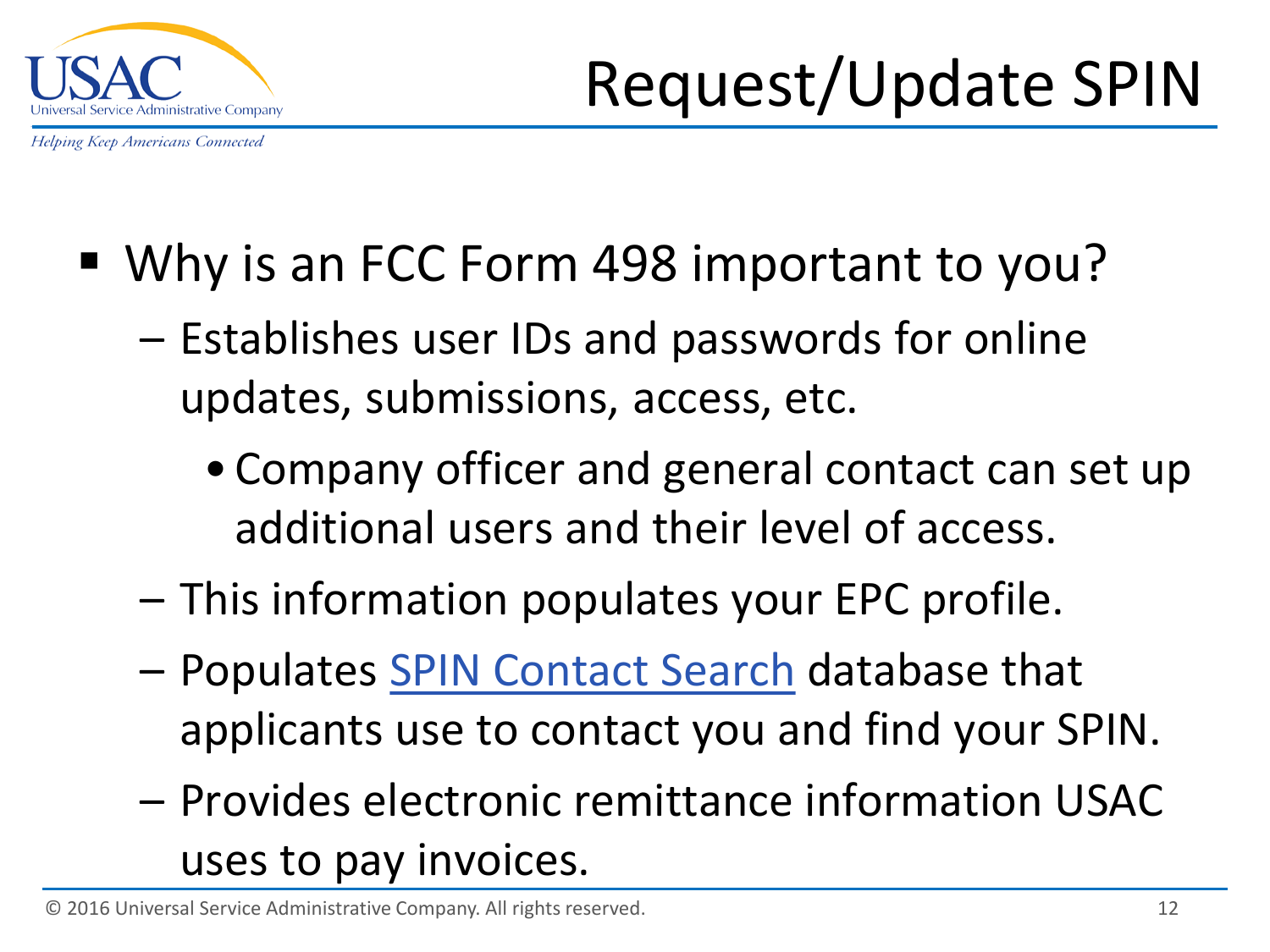

### Request/Update SPIN

Helping Keep Americans Connected

#### E-File Login Page

|                                                                                                                                                                                                                               | E-File                                                                                                                                                                                                                                                                                                                                                                                                                                                                                                                                                                                                                                                                                                                                               |
|-------------------------------------------------------------------------------------------------------------------------------------------------------------------------------------------------------------------------------|------------------------------------------------------------------------------------------------------------------------------------------------------------------------------------------------------------------------------------------------------------------------------------------------------------------------------------------------------------------------------------------------------------------------------------------------------------------------------------------------------------------------------------------------------------------------------------------------------------------------------------------------------------------------------------------------------------------------------------------------------|
| ervice Administrative Company®                                                                                                                                                                                                | version 8.0<br><b>E-File Sign In</b><br>User ID<br>(email<br>address):<br>Password:                                                                                                                                                                                                                                                                                                                                                                                                                                                                                                                                                                                                                                                                  |
| <b>RESOURCES FOR</b><br><b>FORM FILING</b><br>Access all FCC Forms,<br>instructions, and user guides<br>on the Forms page of the<br>public website.<br>Watch our form-filing demo<br>videos in the Online Learning<br>Library | Forgot password?<br>IMPORTANT SYSTEM NOTICE - This system is the property of the Universal Service Administrative Company<br>(USAC) and is to be used to assist individuals with managing their entity's involvement in federal universal<br>service programs. This system may be accessed by authorized users only. By logging in, the user represents<br>himself or herself as an authorized user. This system is monitored, recorded and subject to audit. Any<br>unauthorized use or misuse of this system is strictly prohibited and subject to legal action, including criminal<br>prosecution and civil penalties. Use of this system indicates acceptance of these terms and system monitoring<br>and recording.<br>Click the box to accept. |
|                                                                                                                                                                                                                               | <b>Reset</b><br>Login<br>New users, please select from the options below:<br>• New Service Provider<br>• Add FCC Form 498 Company Officer<br>• New Contributor/Registration In Progress<br>• Add FCC Form 499 Company Officer<br>• New RHC Applicant                                                                                                                                                                                                                                                                                                                                                                                                                                                                                                 |

© 2016 Universal Service Administrative Company. All rights reserved. 13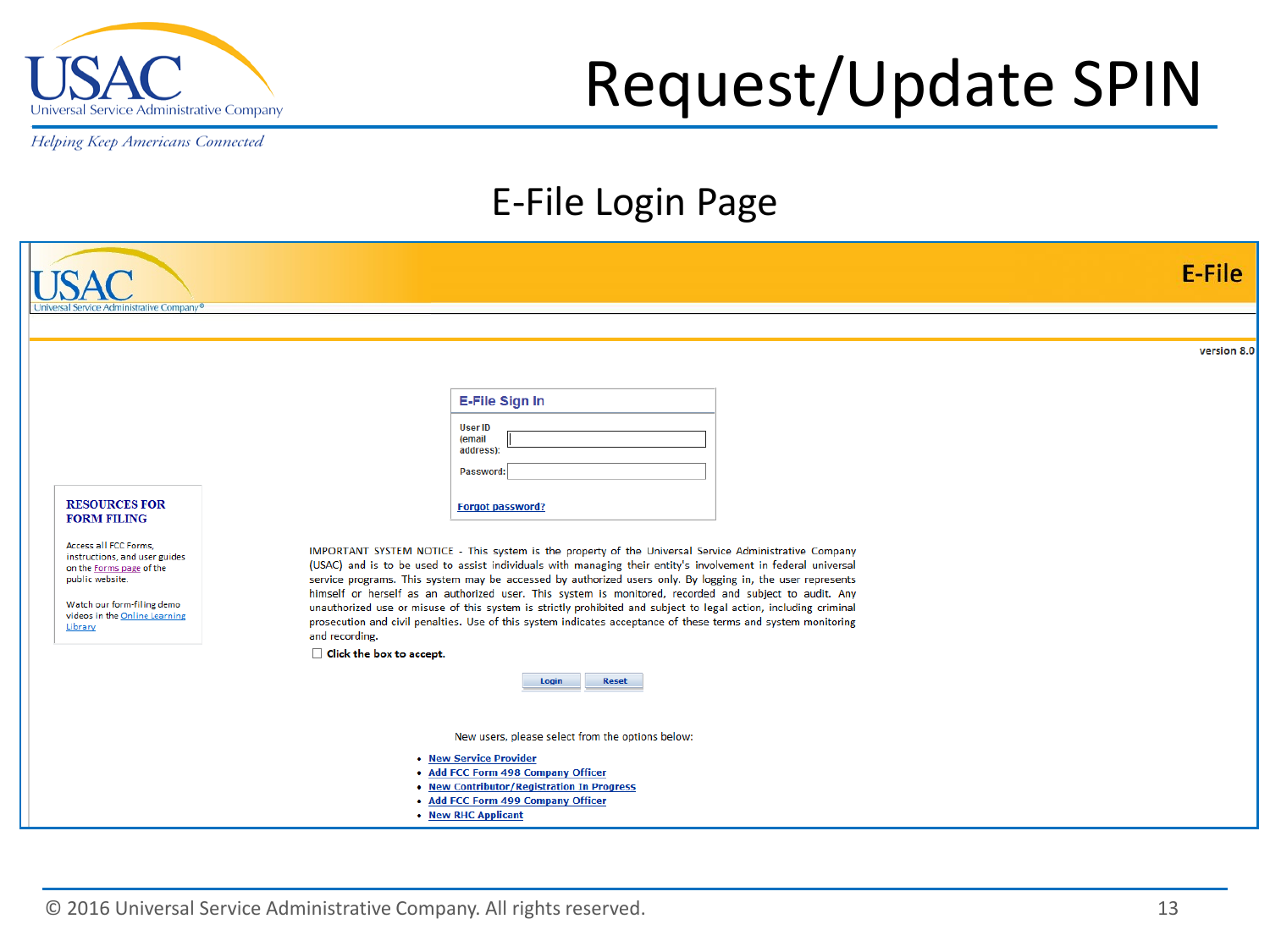

- [Eligible Services List](http://www.usac.org/sl/applicants/beforeyoubegin/eligible-services-list.aspx) (ESL) process
	- USAC sends draft ESL to FCC each year.
	- FCC issues a Public Notice with draft ESL.
		- Comment period
		- Reply comment period
	- FCC reviews comments and reply comments.
	- FCC issues a final list for the upcoming funding year.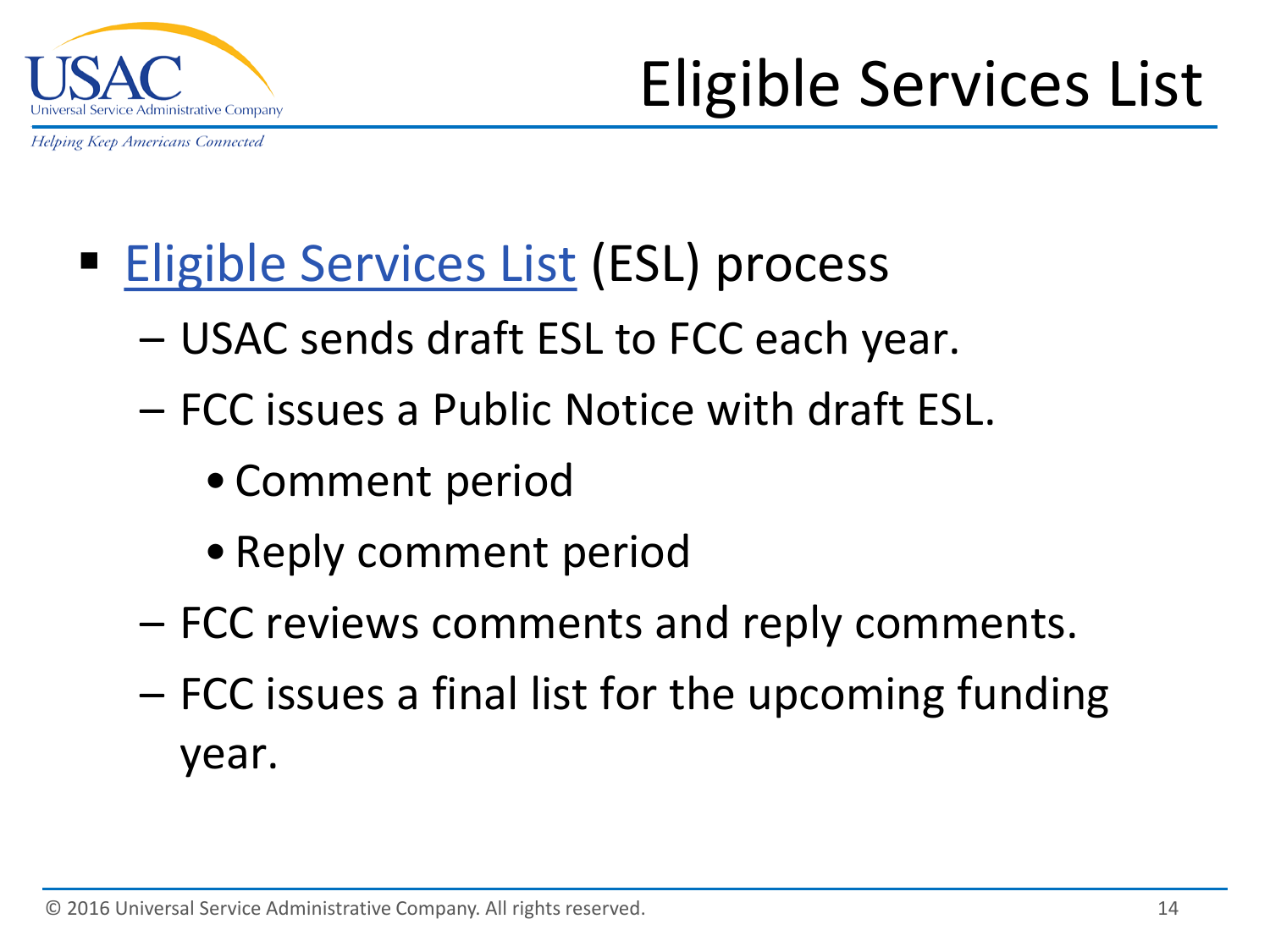

Eligible Services List

- 2017 Eligible Services List
	- Proposed ESL released June 3, 2016
	- Comments being sought
		- Comments due July 5, 2016
		- Reply comments due July 20, 2016
	- File in WC Docket No. 13-184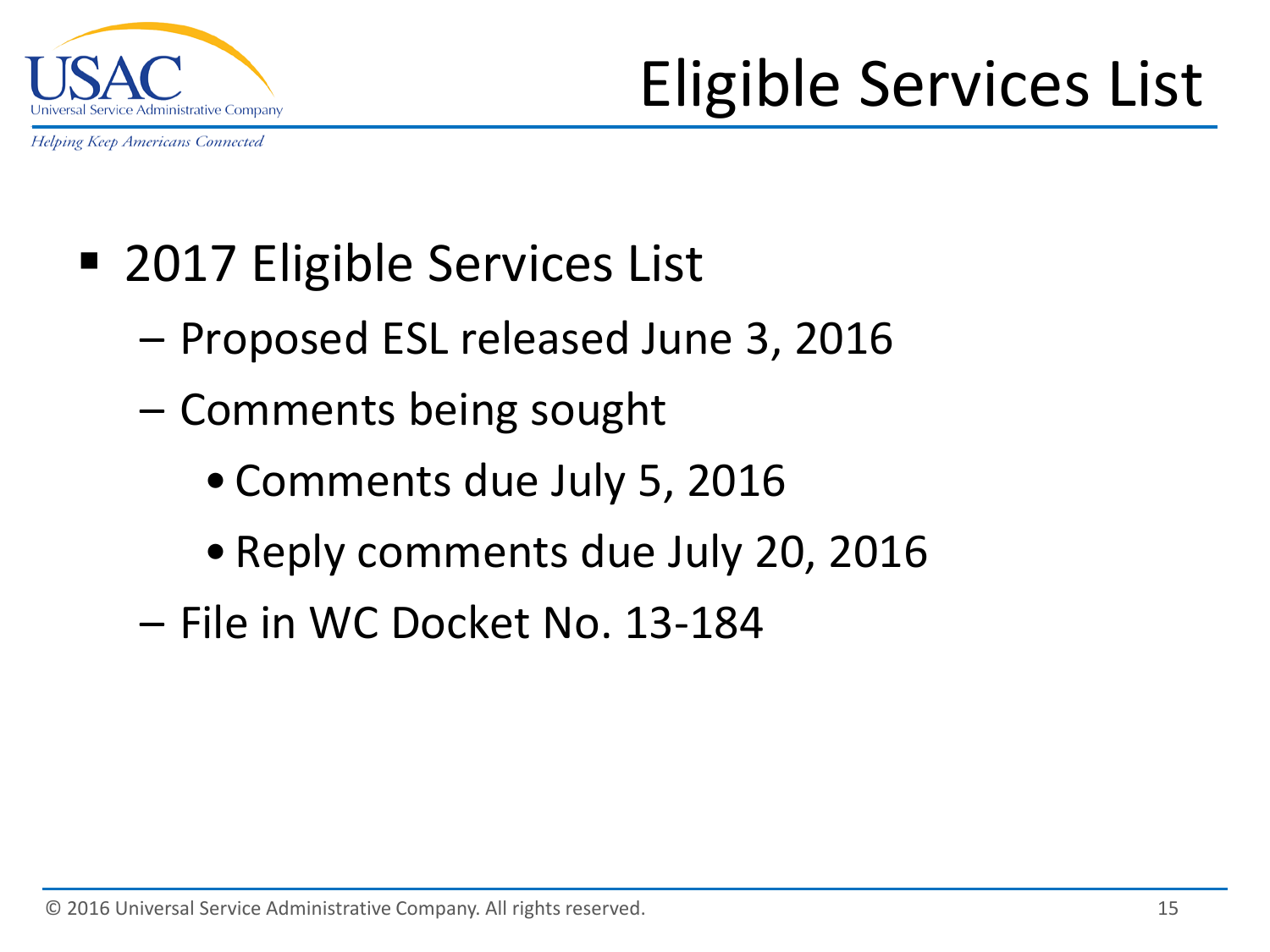

- Why is the ESL process important to you?
	- Descriptions of eligible services are set for the funding year once the final ESL is issued.
	- You have an opportunity to provide input in advance of the final ESL.
	- Suggesting replacement or additional language that is considered and/or adopted may help both you and your customers with eligible service determinations.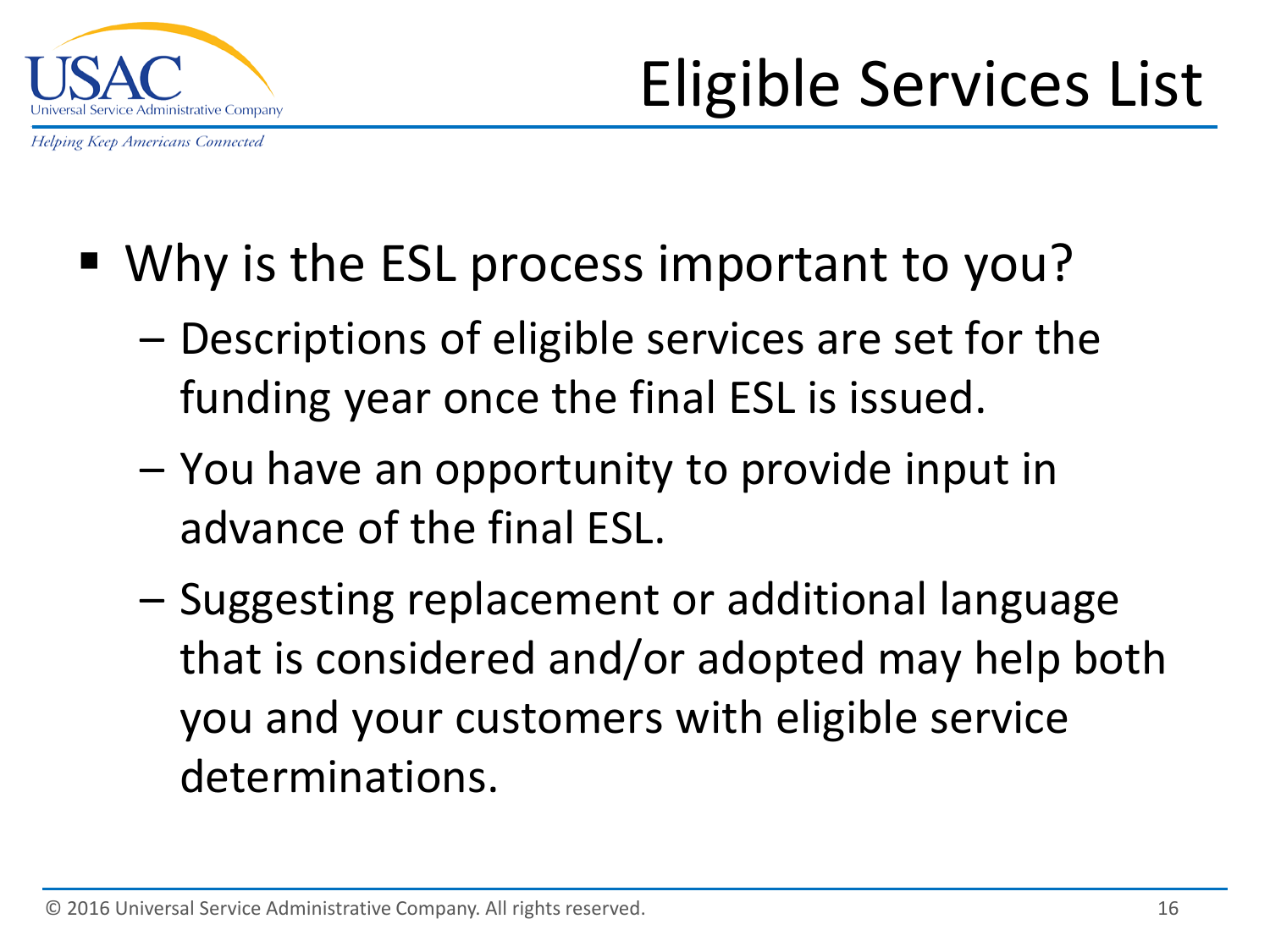

- Applicants post an FCC Form 470 and may issue an RFP to open a competitive bidding process.
	- Process must be open and fair.
	- Applicants must wait at least 28 days after the later of the FCC Form 470 or RFP posting before selecting a service provider, signing a contract (if applicable), and filing the FCC Form 471.
	- Applicant must choose the most cost-effective solution with the price of the eligible products and services as the primary factor in the evaluation.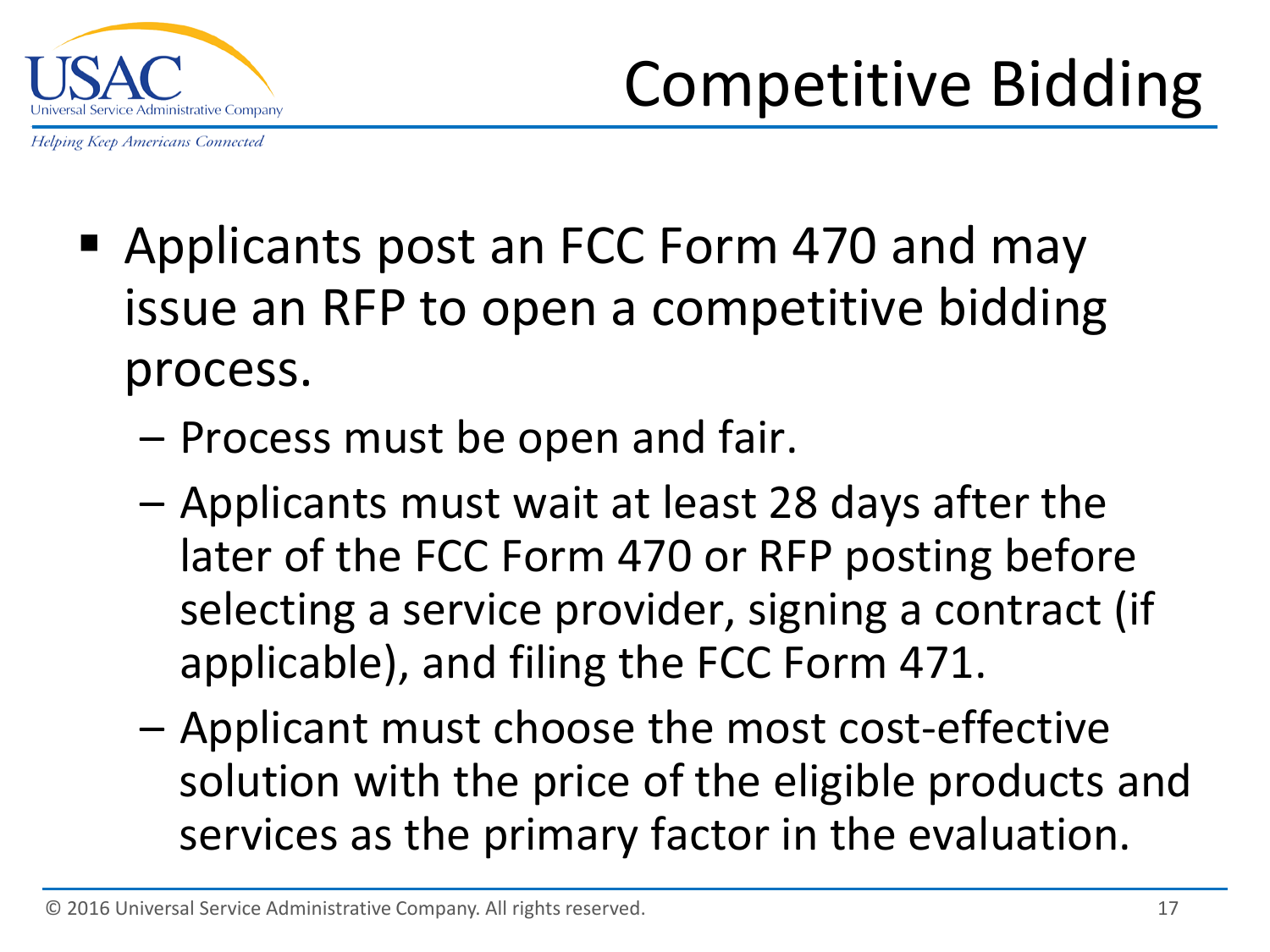

Helping Keep Americans Connected

#### ■ FCC Form 470 exemption

- Applicants seeking to purchase commercially available business-class Internet access services that offer bandwidth speeds of at least 100 Mbps downstream and 10 Mbps upstream at a prediscount cost of \$3,600 or less per year (including any one-time installation and equipment charges).
	- The \$3,600 annual cost is per school or library.
	- Applicants cannot average the cost of the services across a number of schools or libraries.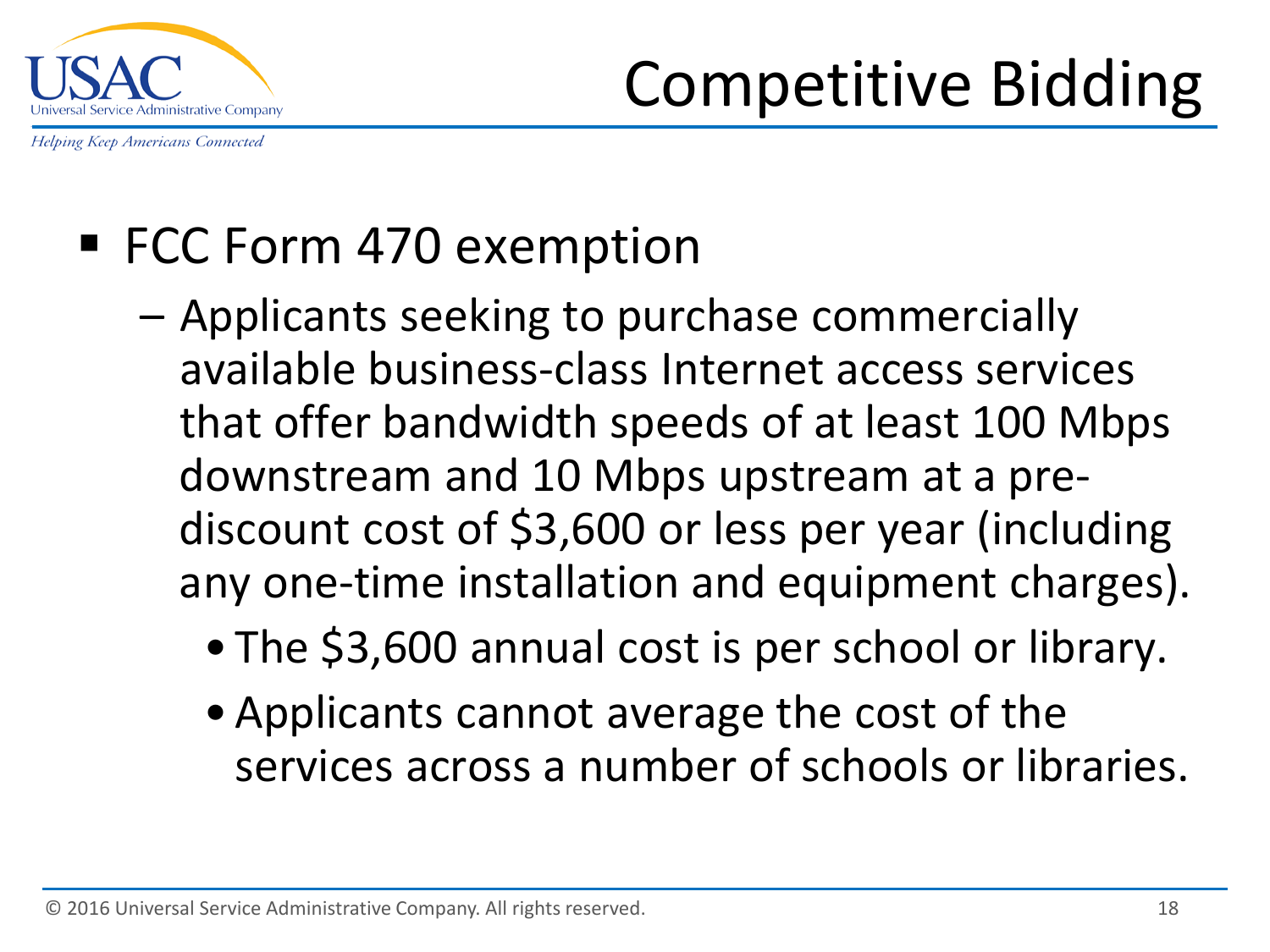

- Changes to the FY2016 FCC Form 470 process:
	- Applicants may enter into an installment payment plan (up to four years) with their service provider for the non-discount portion of Category One special construction charges.
	- Applicants must indicate on their FCC Form 470 that they want to enter into a payment plan for their nondiscount portion of special construction charges.
	- Service providers are under no obligation to allow this payment arrangement.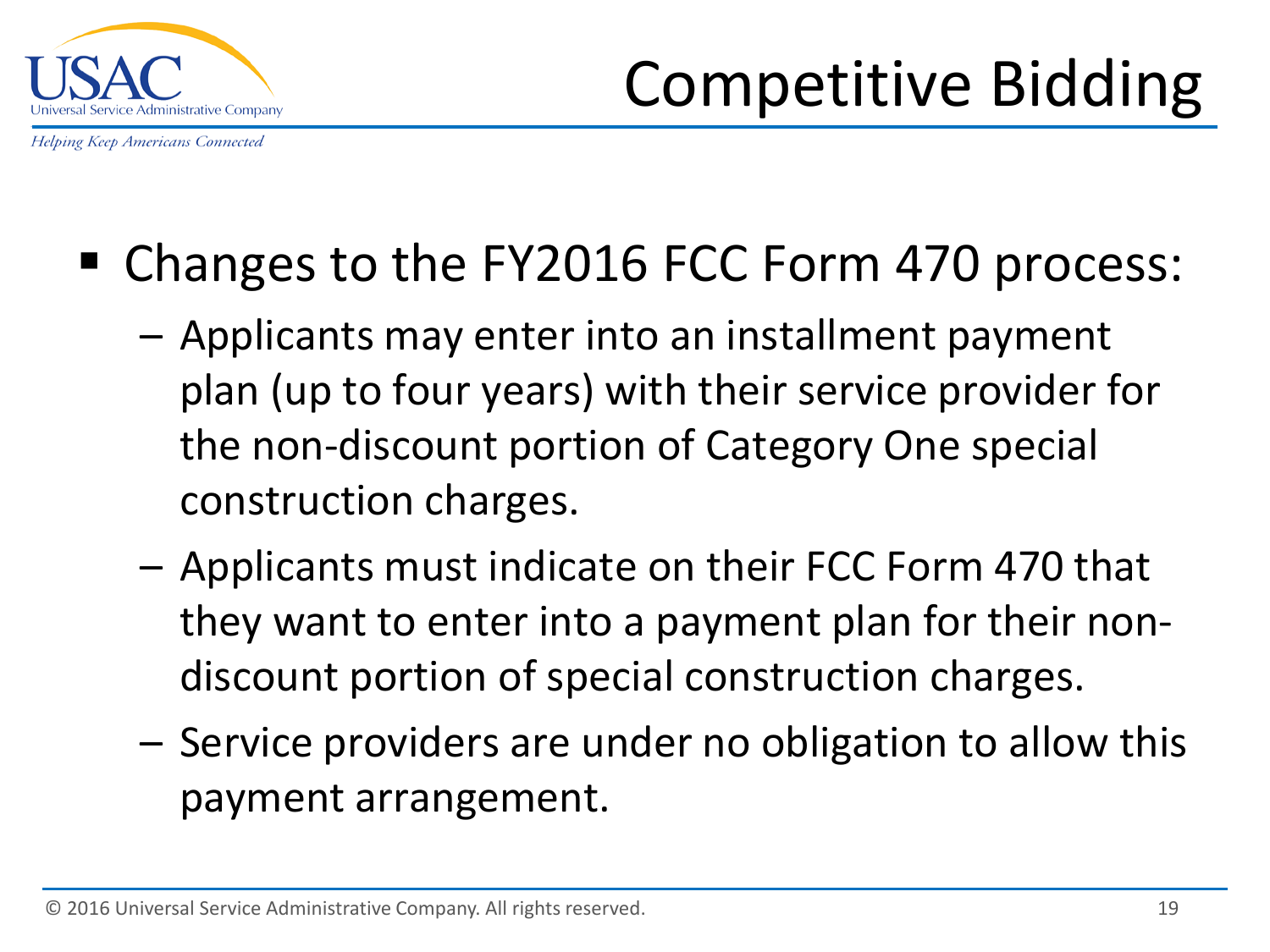

- Changes to the FCC Form 470 process for FY2016 (continued):
	- Applicants that intend to seek support for special construction charges for dark fiber must also solicit proposals for lit fiber.
	- For dark fiber, equipment and maintenance costs for lighting the dark fiber must be included in the FCC Form 471.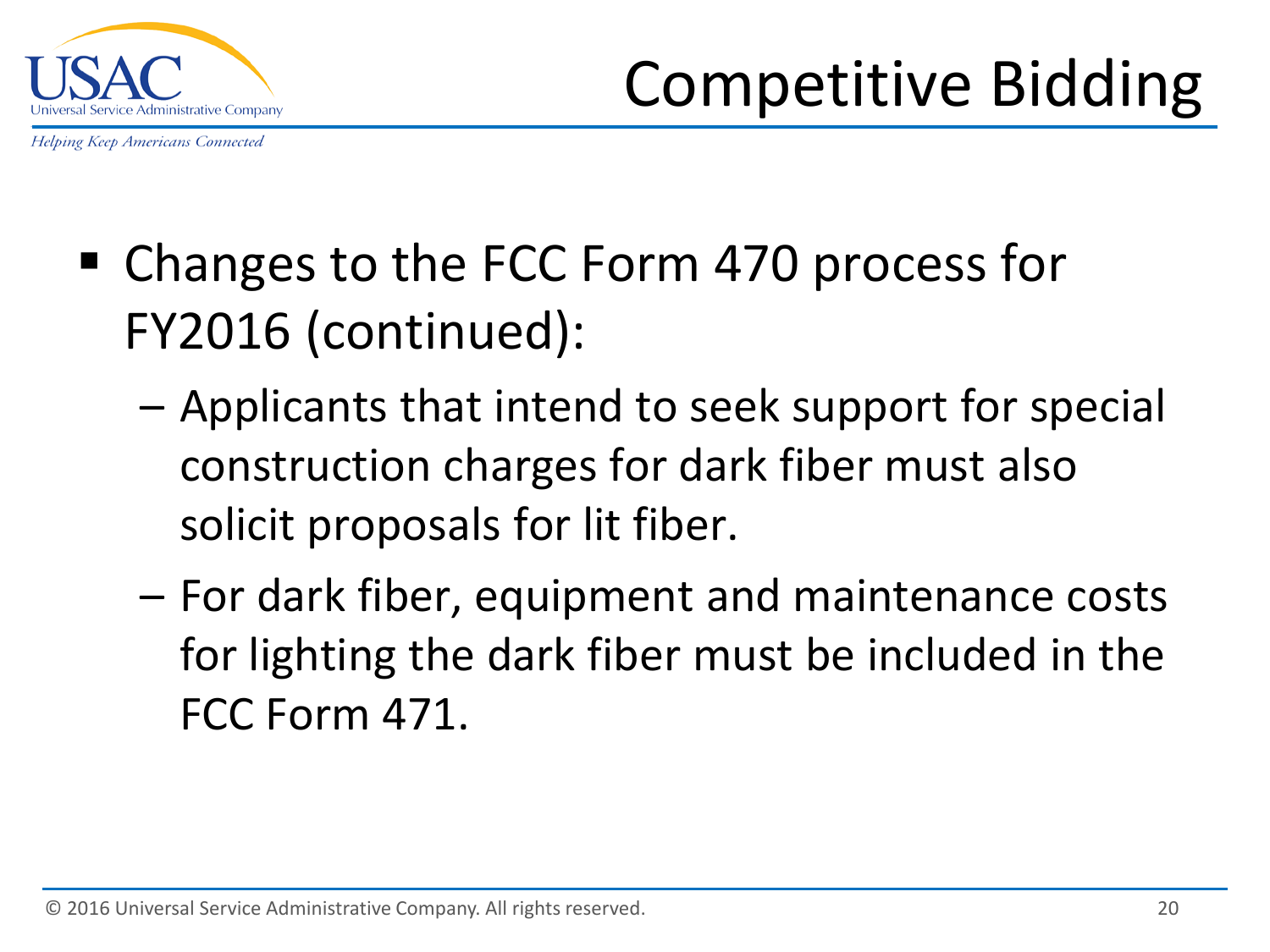

- Changes to the FCC Form 470 process for FY2016 (continued):
	- Applicants must solicit bids for both service and construction on the same FCC Form 470 if they intend to seek support for self-construction of network facilities.
	- Applicants may post a second FCC Form 470 if they do not receive any bids on an FCC Form 470 that was only posted for service.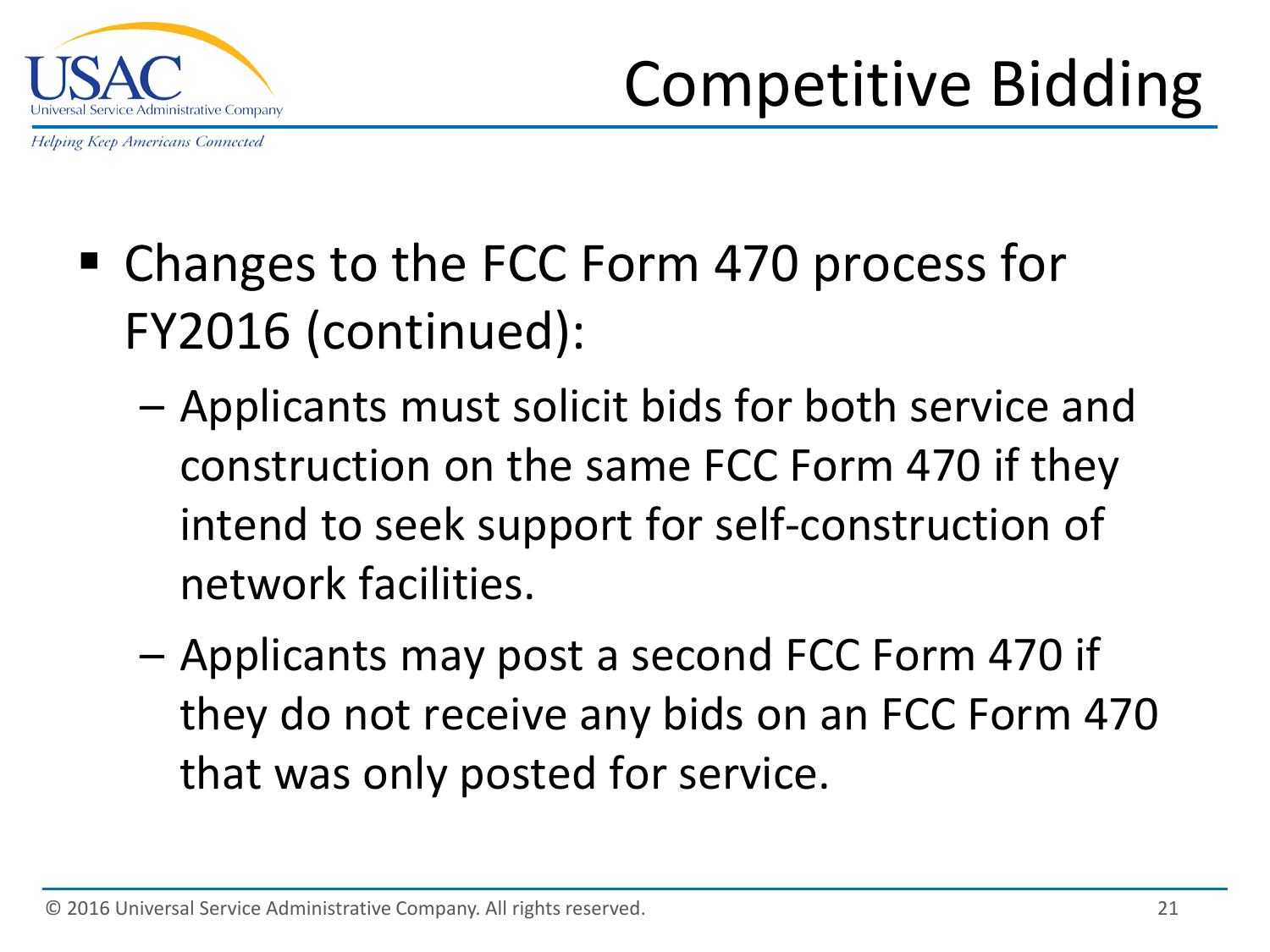

- Service providers:
	- Can review posted FCC Forms 470 and/or download summary information.
	- Can respond to FCC Forms 470/RFPs.
	- Must review and follow applicant requirements and local and state procurement rules.
		- Pay attention to any specific requirements, including reasons for bid disqualification.
	- Must comply with Lowest Corresponding Price (LCP) rule.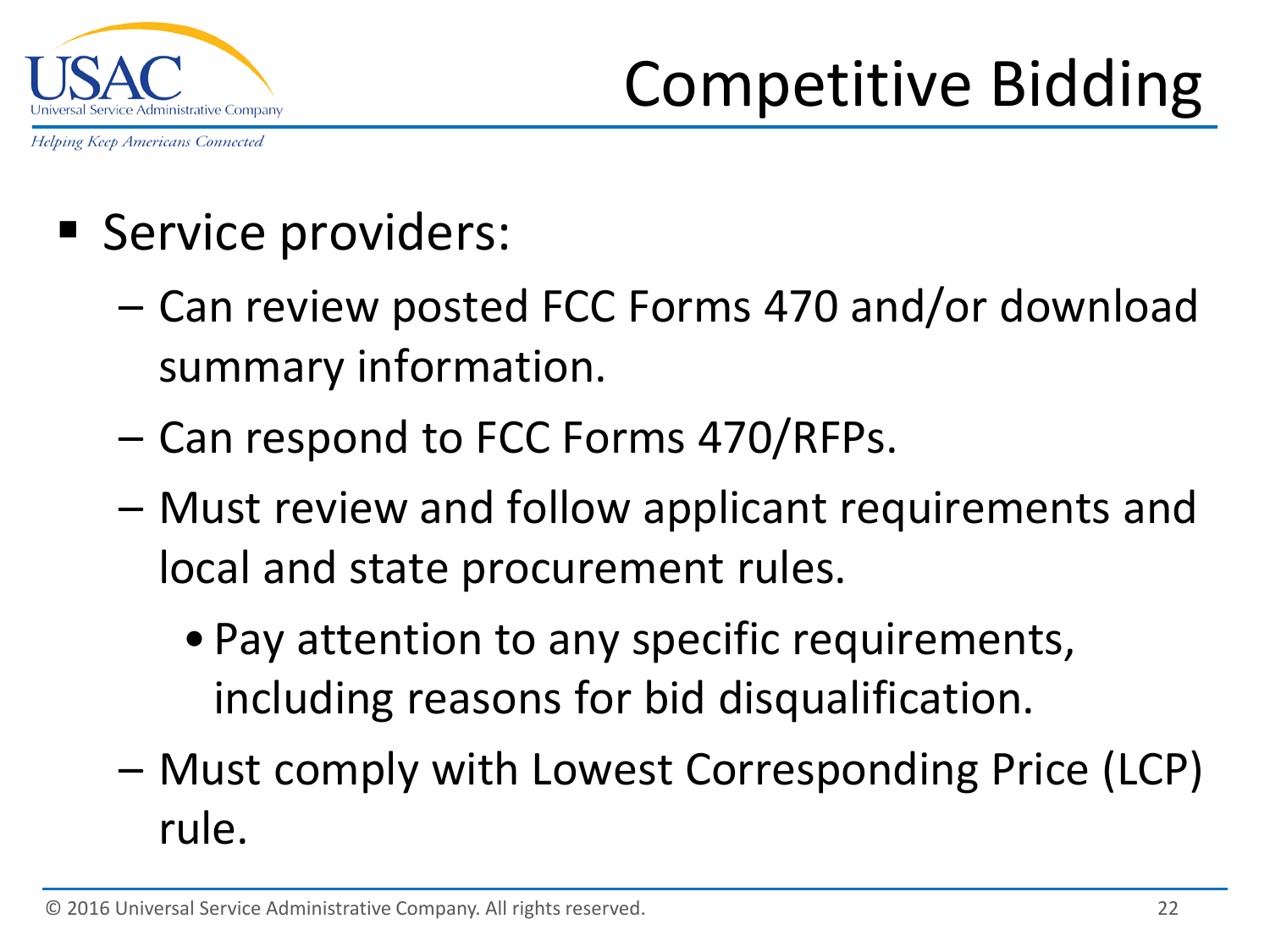

#### ■ Lowest Corresponding Price (LCP)

– Service providers are required to offer and charge applicants the lowest corresponding price, which is the lowest price that the service provider charges to non-residential customers who are similarly situated to a particular school, library, or library consortium for similar services.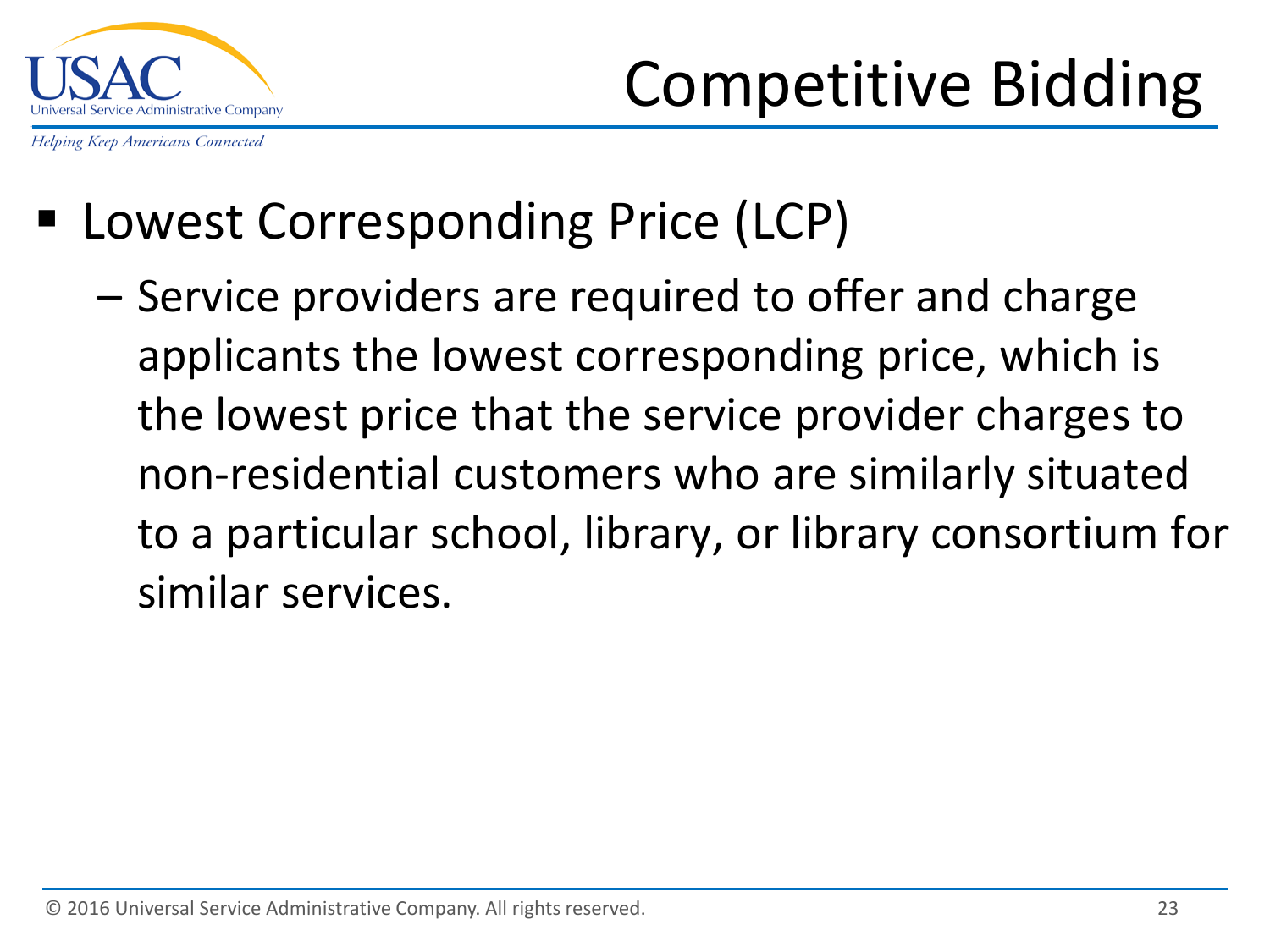

#### ■ LCP (continued)

- Ensures that service providers do not charge schools and libraries more for the same services because of their E-rate participation.
- Exceptions can be made if the provider can show that they face significantly higher costs to serve this customer due to volume, mileage from facility, and/or length of contract.
- Applies to all service providers and for all service arrangements (tariff, month-to-month and contracted services).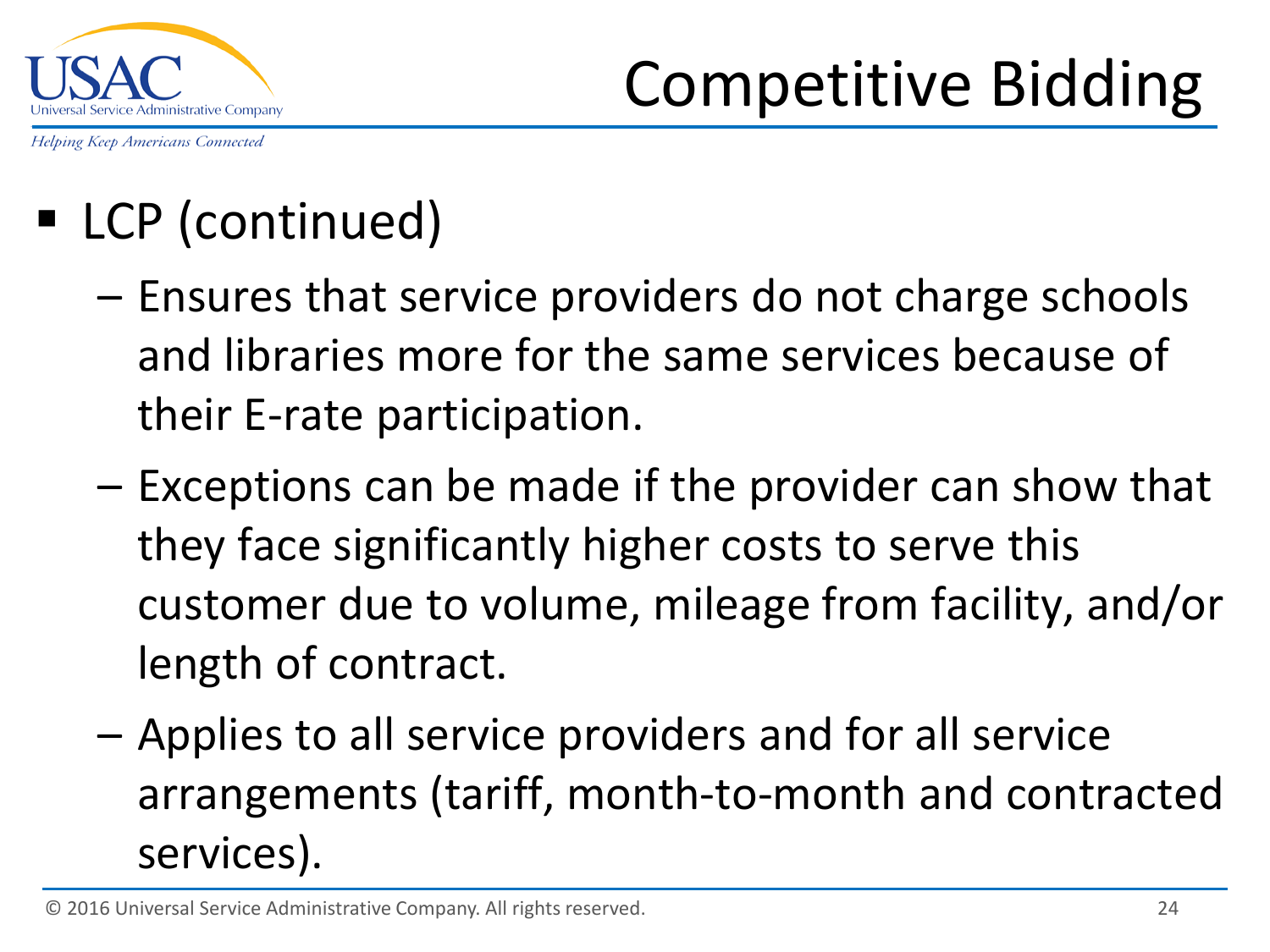

- **Service providers MUST NOT:** 
	- Prepare, sign, post or file an FCC Form 470.
	- Design the evaluation process.
	- Participate in the review/evaluation of bids.
	- Provide free services, kickbacks, gifts, or other inducements.
	- Bundle eligible and ineligible costs to hide the ineligible costs.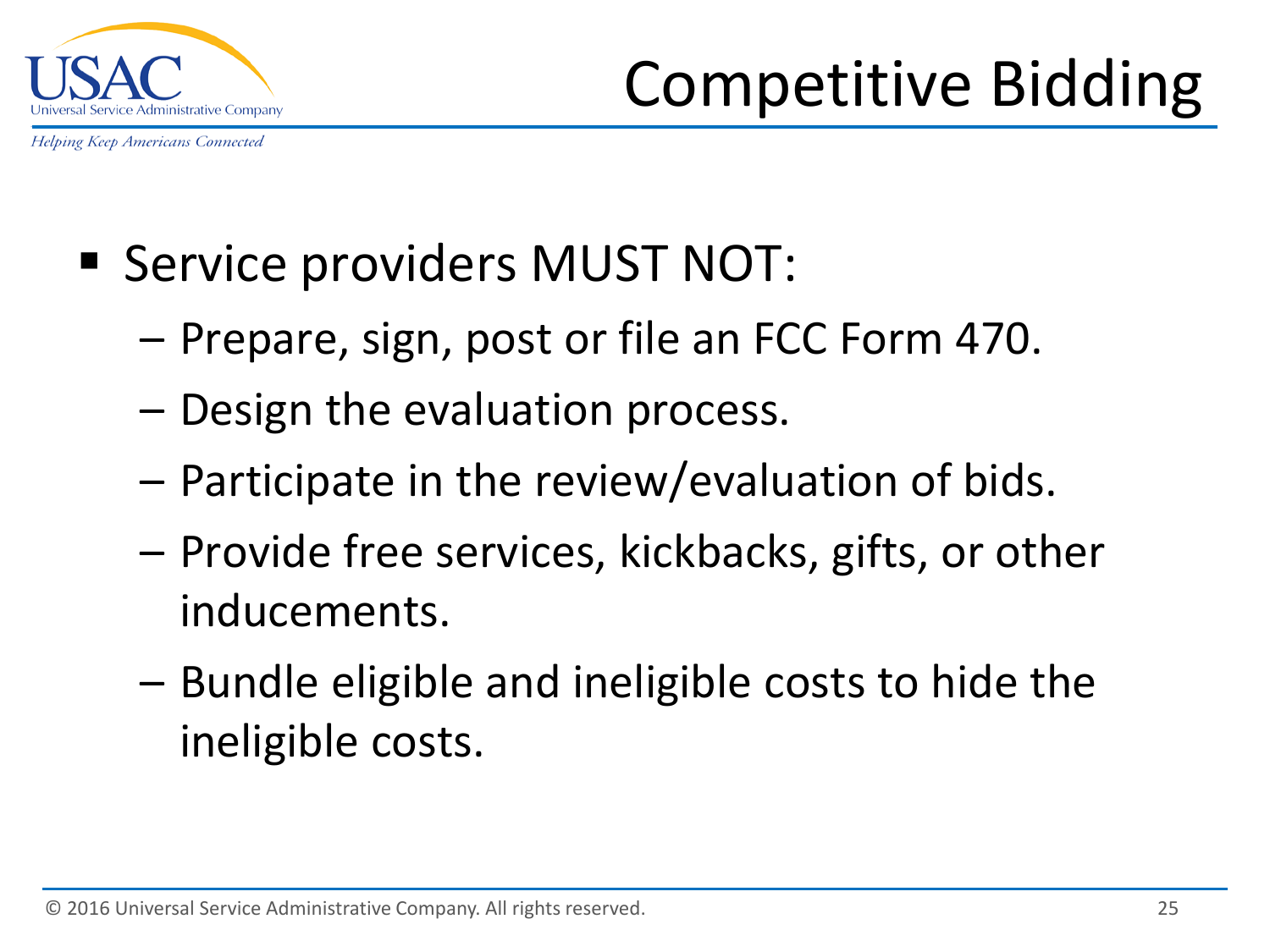

- Do not assist or help the applicant in any way during the competitive bidding process.
	- This prohibition includes providing clerical or data entry assistance.
- If applicants ask you for assistance:
	- Refer them to existing sources of information, e.g., USAC or state website, state or local competitive bidding rules or regulations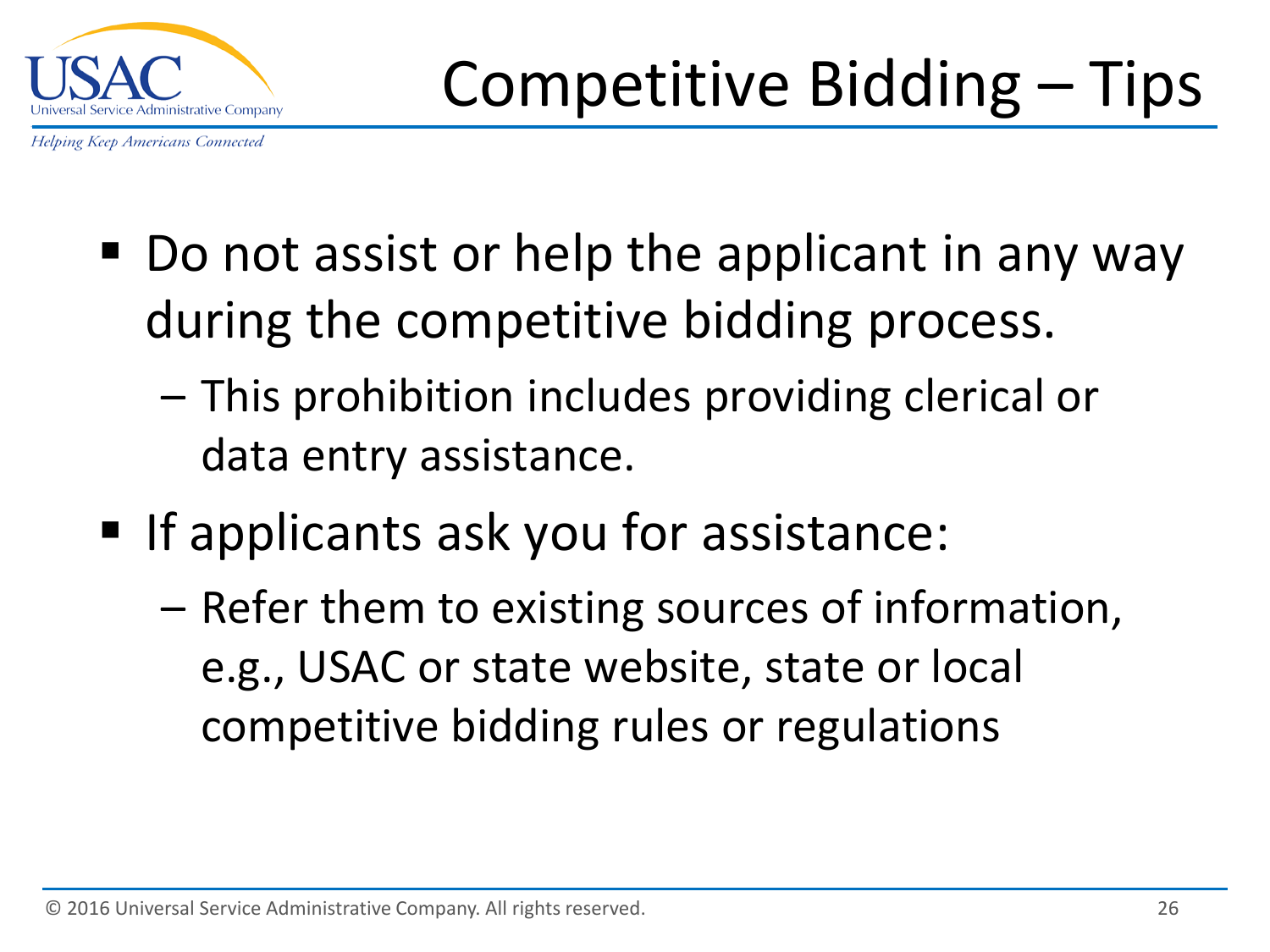

- After applicants choose a service provider, they file the FCC Form 471.
- Application filing window
	- A period of about 75 days when FCC Forms 471 are filed for the upcoming funding year.
	- For FY2016, the extended application filing window:
		- Closed May 26, 2016 for schools and school districts
		- Will close July 21, 2016 for libraries, library systems, and consortia
- $\blacksquare$  Each chosen service provider can assist the applicant with completing much of the information required for the FCC Form 471.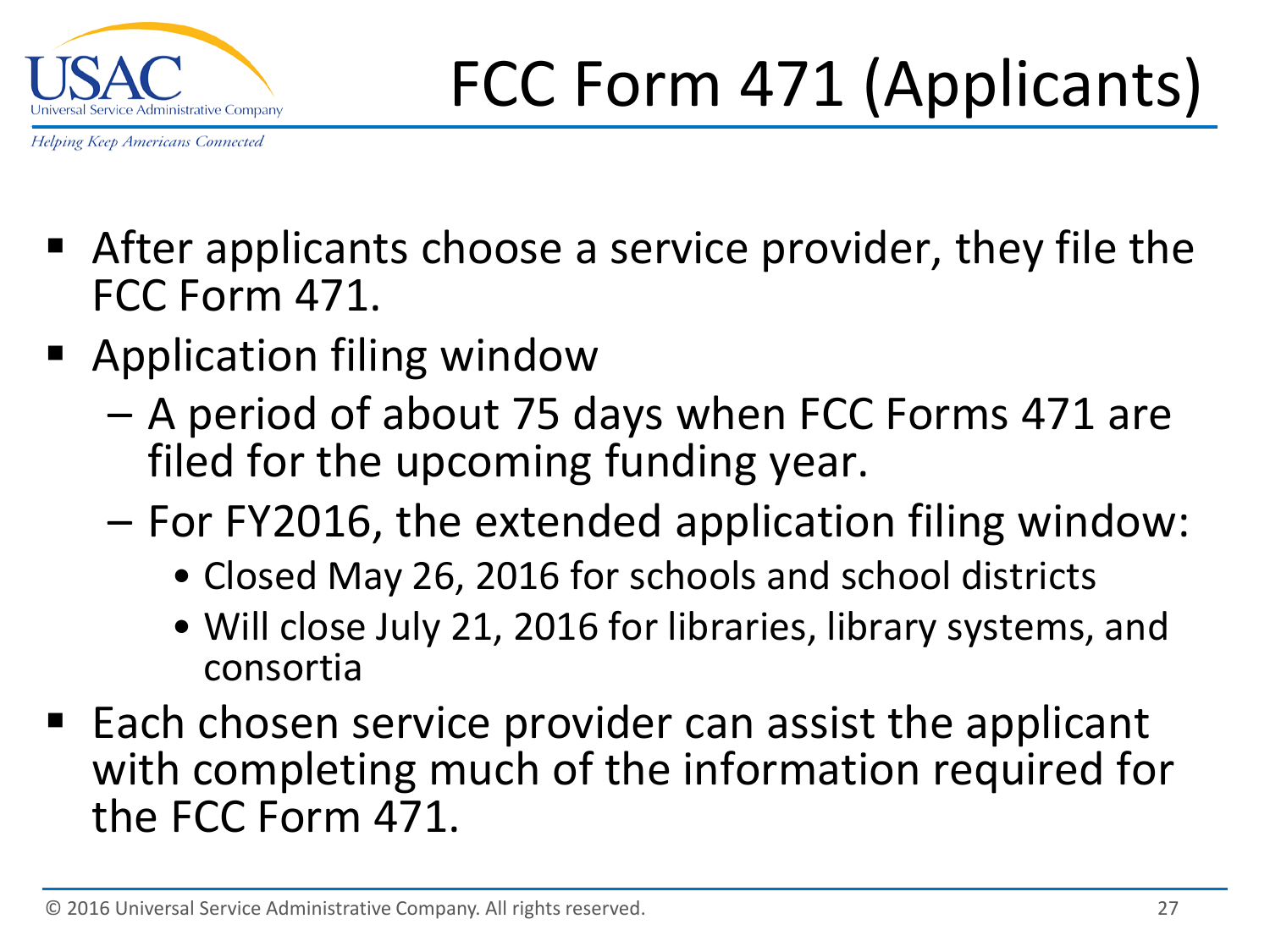

- The applicant and each service provider listed on a funding request on the FCC Form 471 will receive a copy of the Receipt Acknowledgment Letter (RAL), which summarizes the information on the form.
	- Applicants and service providers receive their RALs in the News feed in their EPC accounts.
		- For service providers, there is a link in the News item to the funding commitment report information.
	- USAC will not issue paper RALs for FY2016 and future funding years.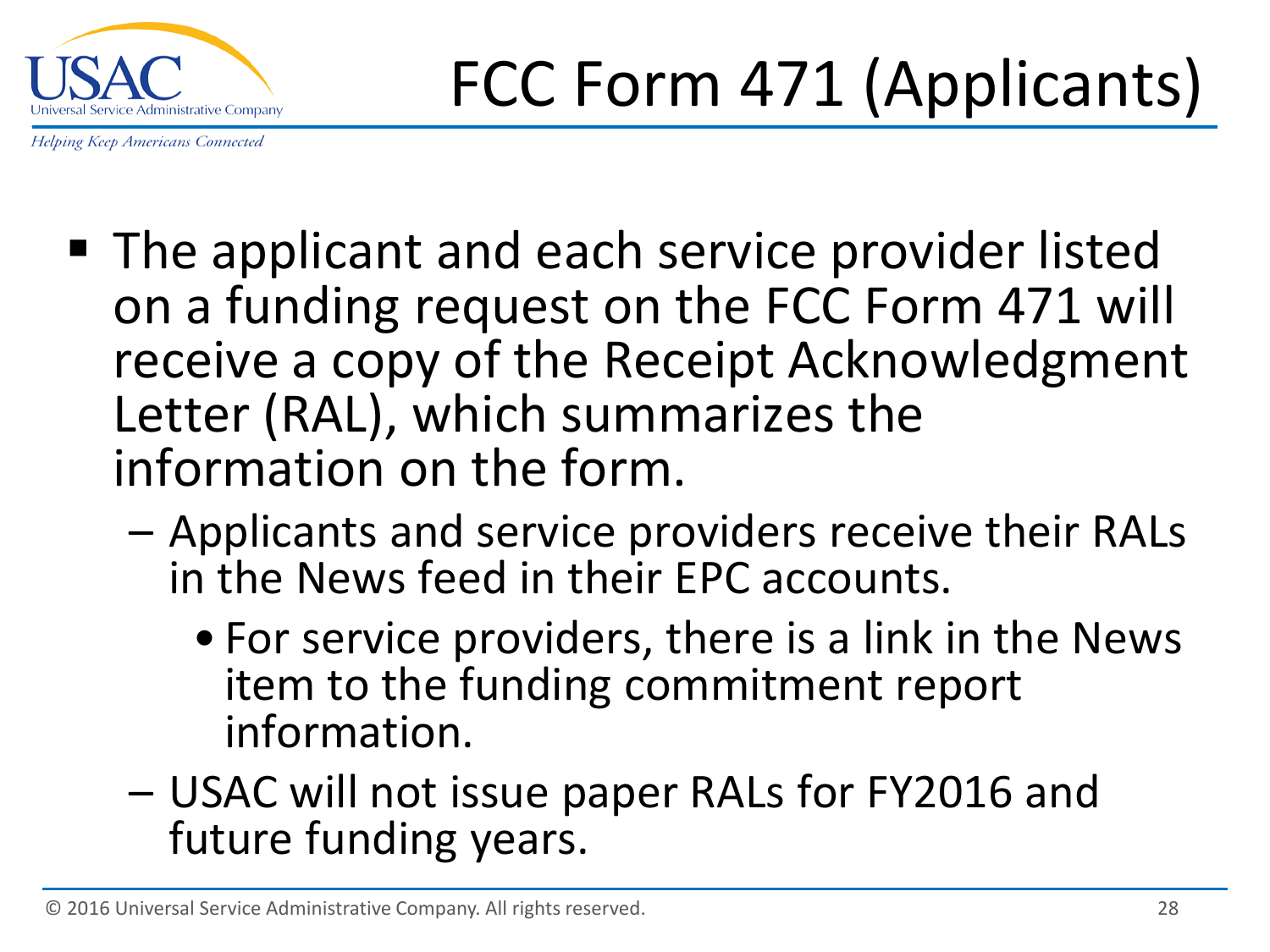

- Service providers can assist applicants with the FCC Form 471, especially with the description of services and costs.
- This assistance can include information on:
	- Cost allocations
	- Equipment locations
	- Product and service descriptions
	- Schedule of installations
	- Network diagrams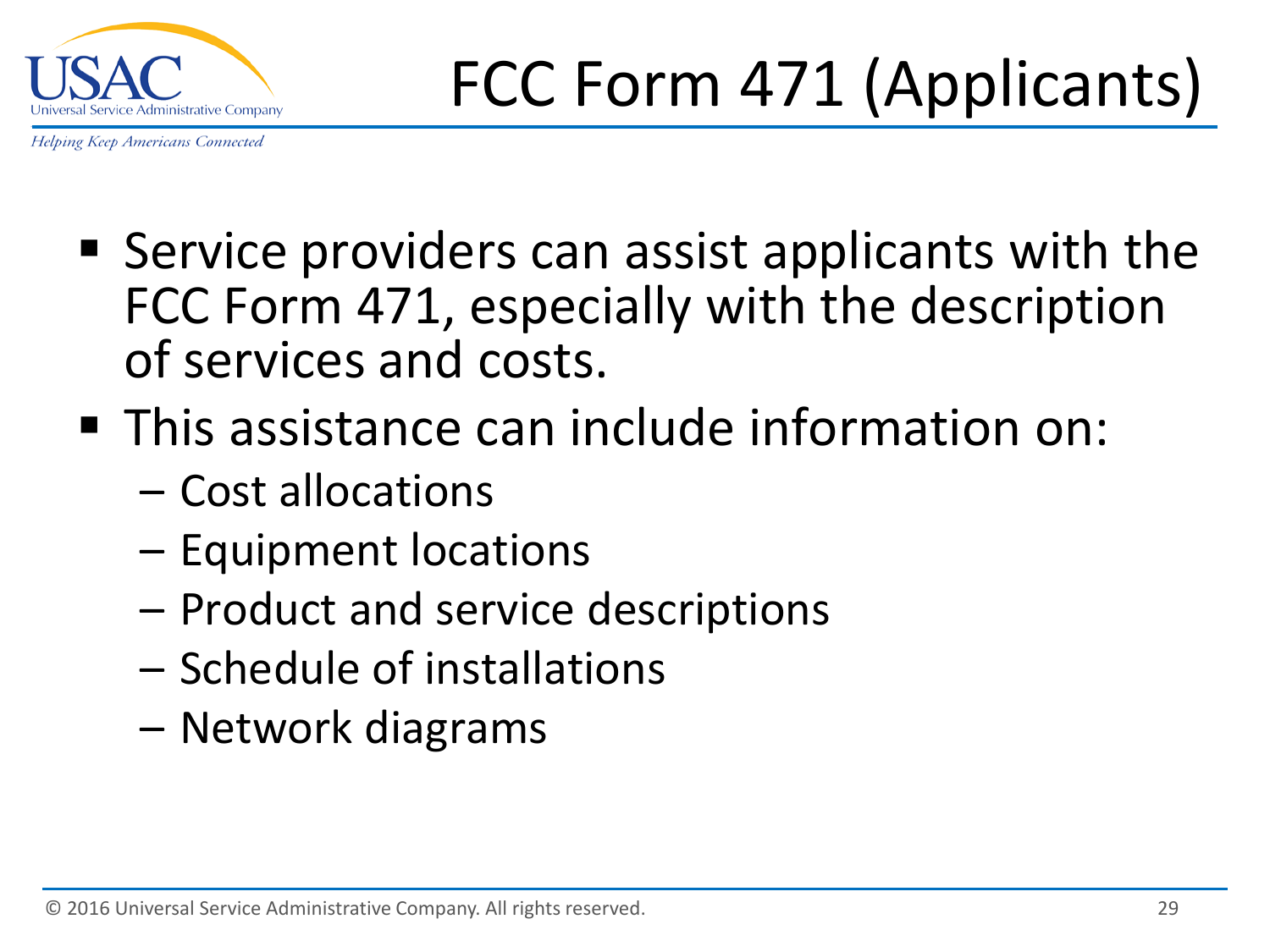

- Keep your FCC Form 498 contact information updated.
- Offer assistance to applicants with product and service descriptions as part of the FCC Form 471 application process.
- Ask for a copy of any documentation submitted to USAC on products and services.
- Allow applicants to choose the invoicing method  $-$ FCC Form 474 (SPI) or FCC Form 472 (BEAR).
- Review the RAL information and notify applicant of errors.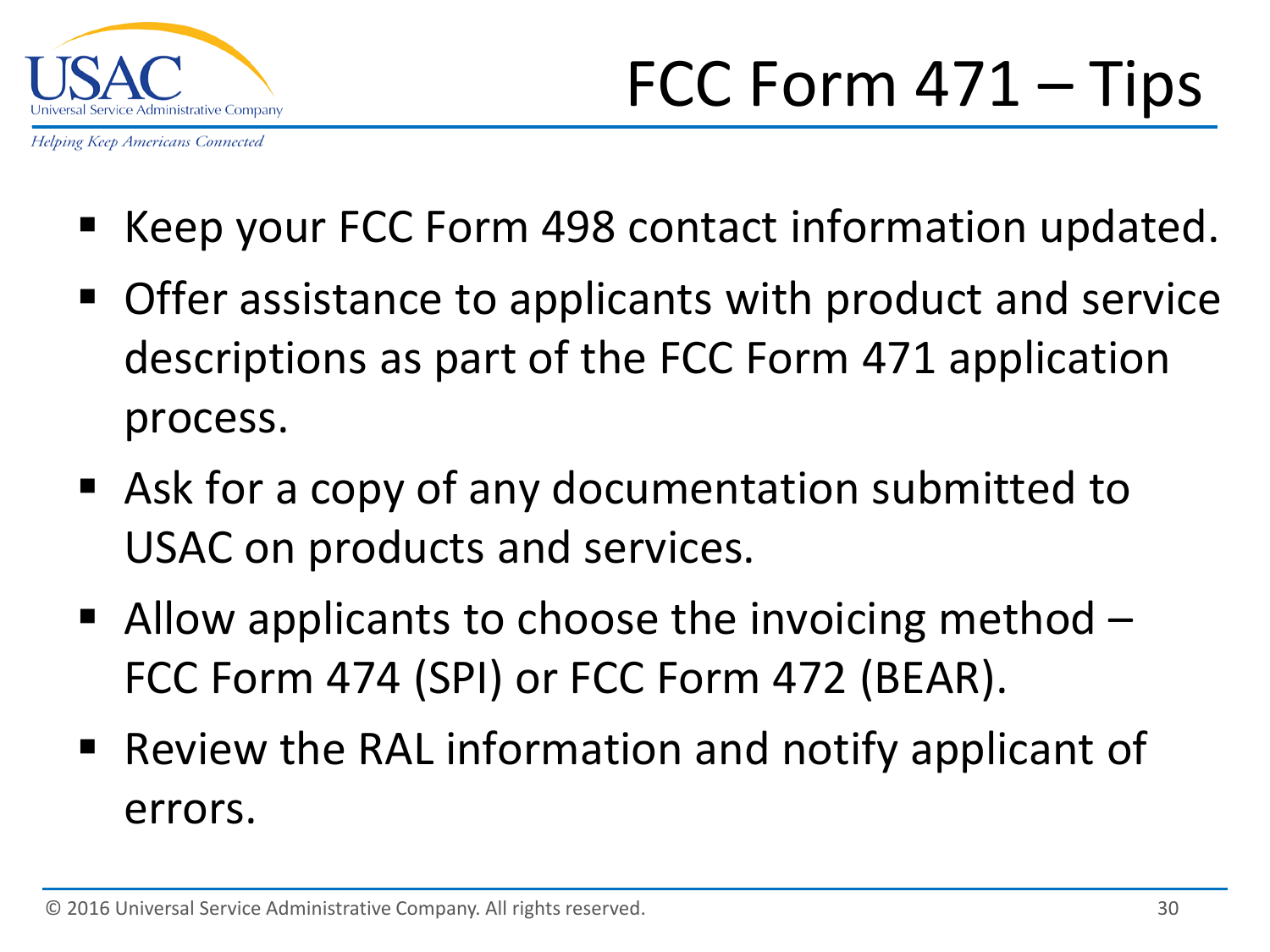

Application Review

- Applicants undergo review of their FCC Forms 471 by Program Integrity Assurance (PIA).
	- Service providers can assist with:
		- Specific questions on products and services, eligible uses, network/configuration questions.
	- Service providers cannot assist with:
		- •Questions on the competitive bidding process.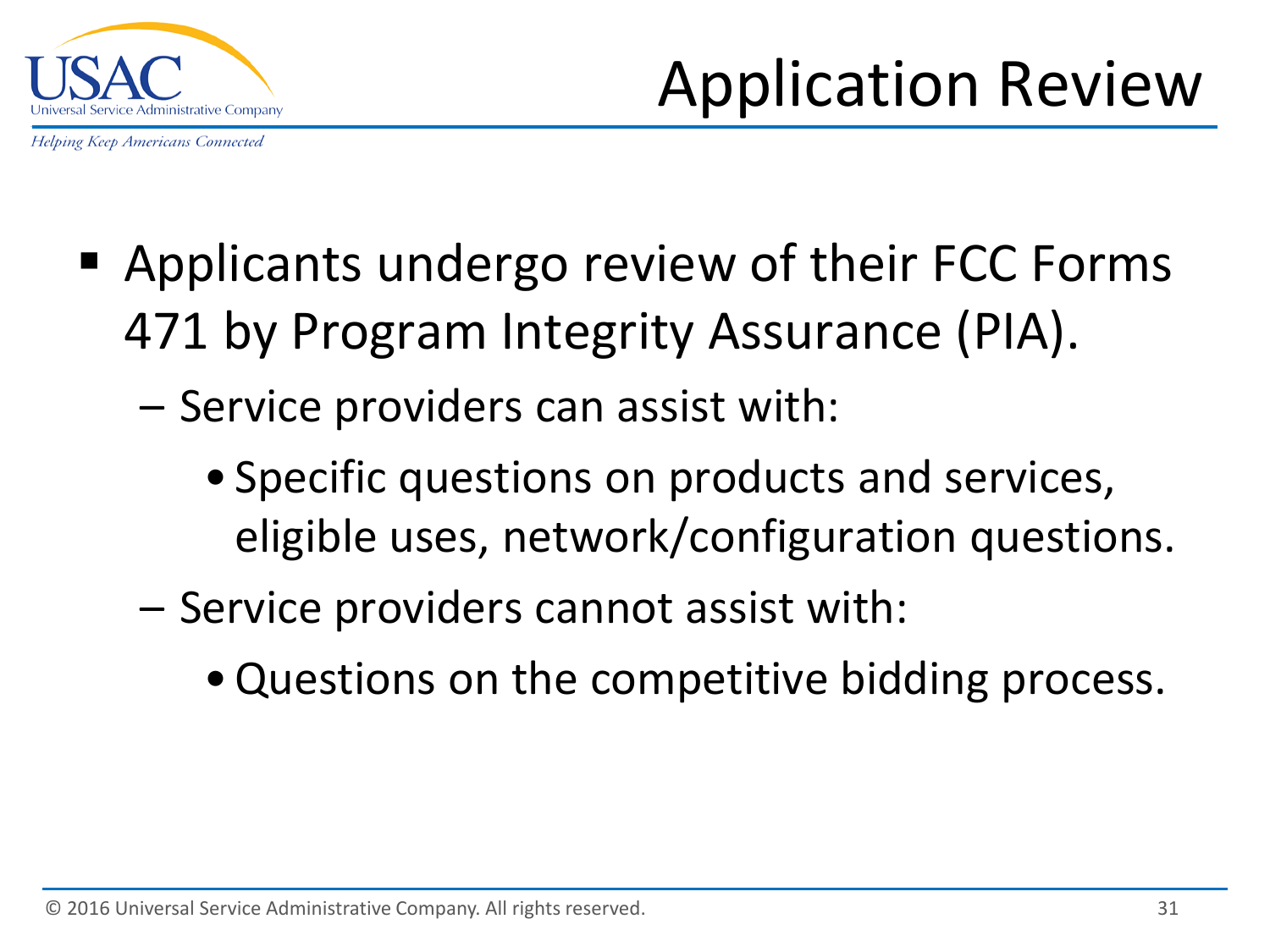

- Offer to help applicants with technical questions on products and services.
- **Offer to help with cost allocations.**
- Remember that the ultimate responsibility for the application review rests with the applicant.
	- If for some reason you talk to PIA without the applicant, communicate your response to the applicant.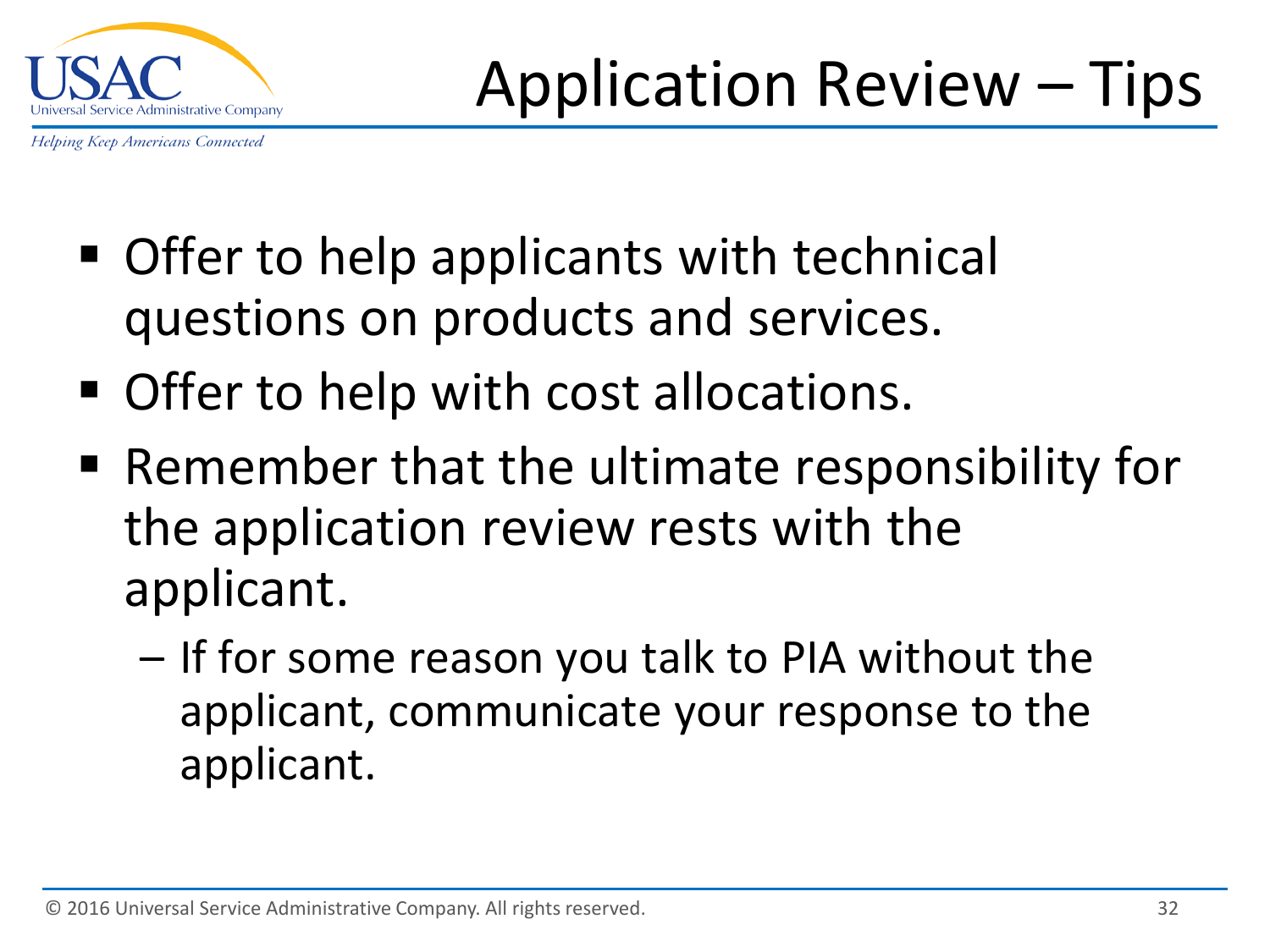

- After USAC reaches a funding decision, both the applicant and the service provider receive a Funding Commitment Decision Letter (FCDL).
	- The FCDL and related information will appear in EPC.
	- "Funded": fully funded or funded with reductions (for example, after ineligible products or services have been removed)
	- "Not funded": denied in total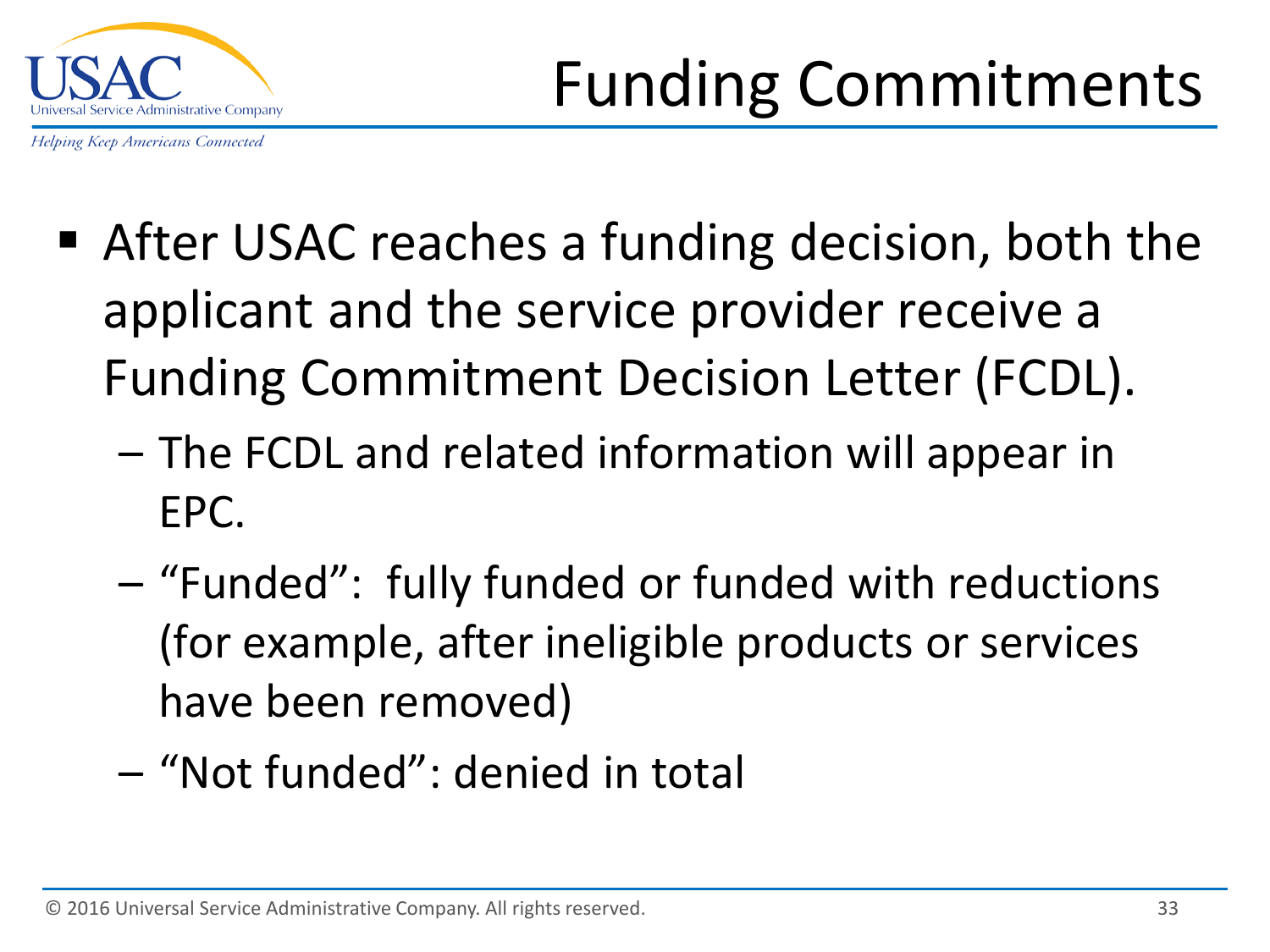

- **Review Funding Commitment Decision Letter** (FCDL) details for each applicant.
- Help applicants prepare for start of services.
	- Do you need details from the applicant?
	- Does the applicant need details from you?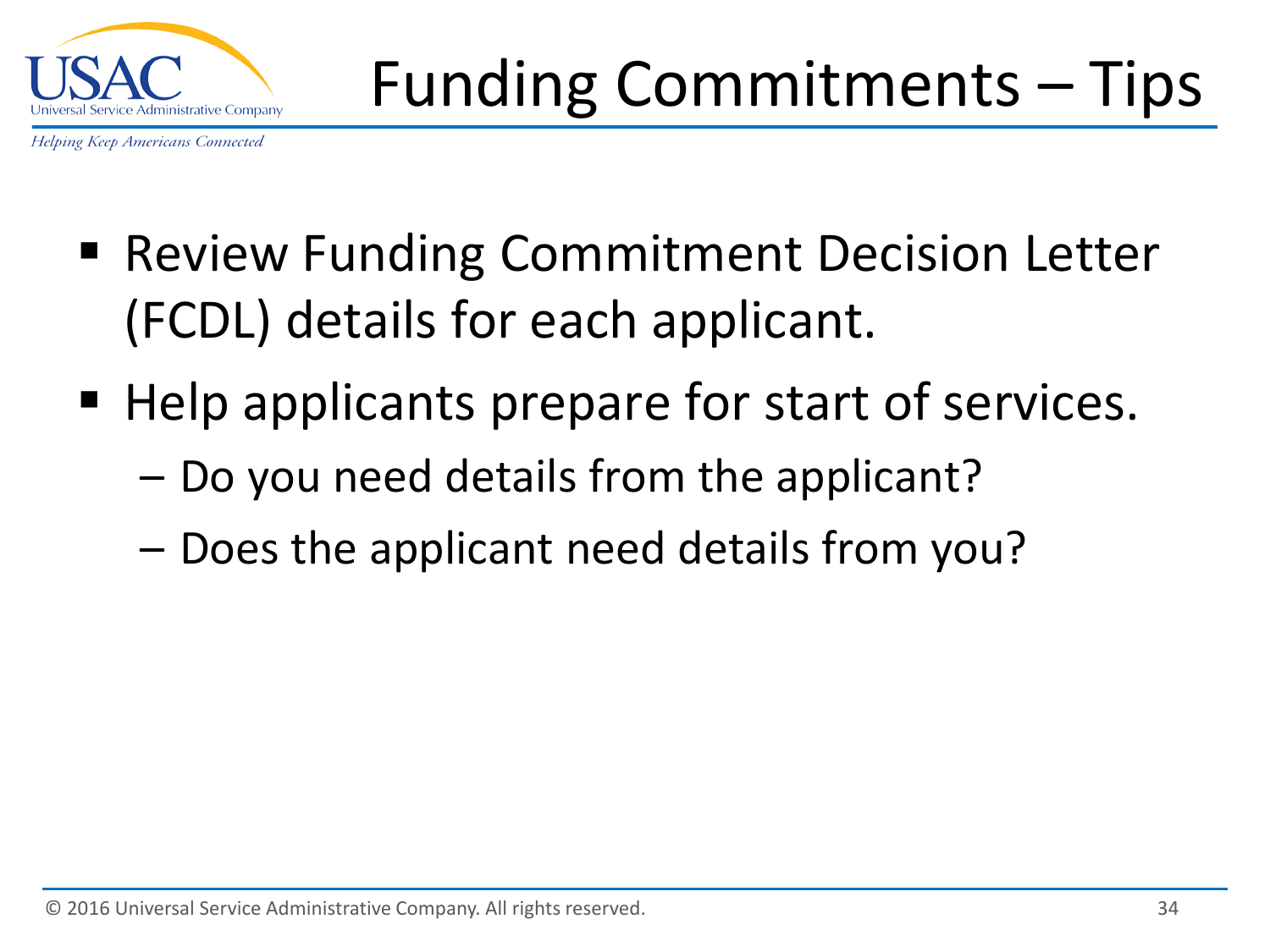

Annual Certification

- FCC Form 473 Service Provider Annual Certification (SPAC) Form
	- Must be filed for each funding year you provide services under the E-rate program.
	- In general, this form can be filed for the upcoming funding year after the filing window opens.
	- Must be on file with USAC before an invoice will be paid for that funding year.
	- Contains certifications of compliance with E-rate program rules.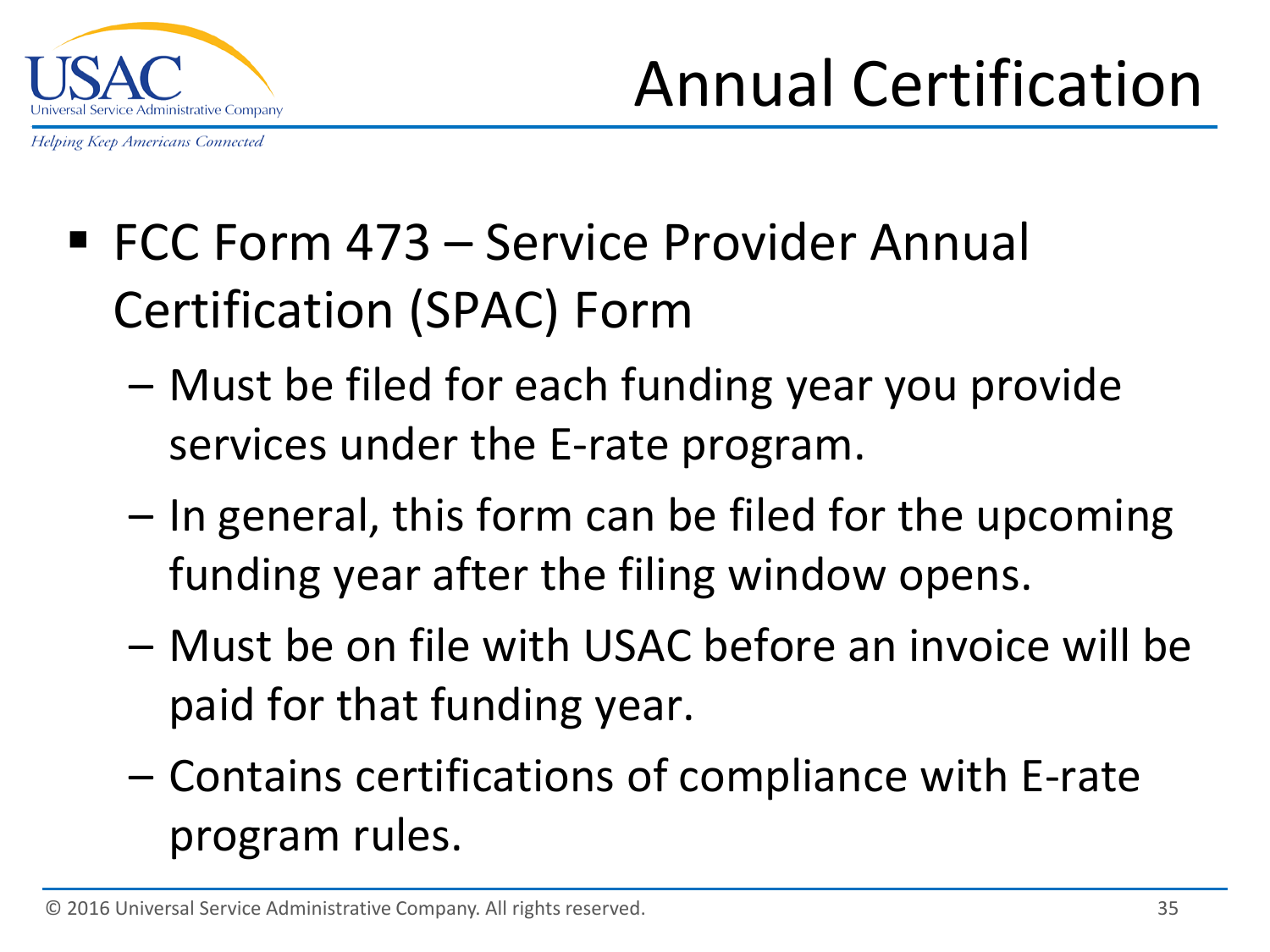

- For FY2016, the FCC Form 473 will be available through the E-file System.
- Read the certifications carefully and be sure you can certify truthfully.
- Check the [SPIN Contact Search](http://www.sl.universalservice.org/Forms/SPIN_Contact_Search.asp) tool to verify that we have received and processed your form (funding year shows in SPAC column if an FCC Form 473 is on file for that year).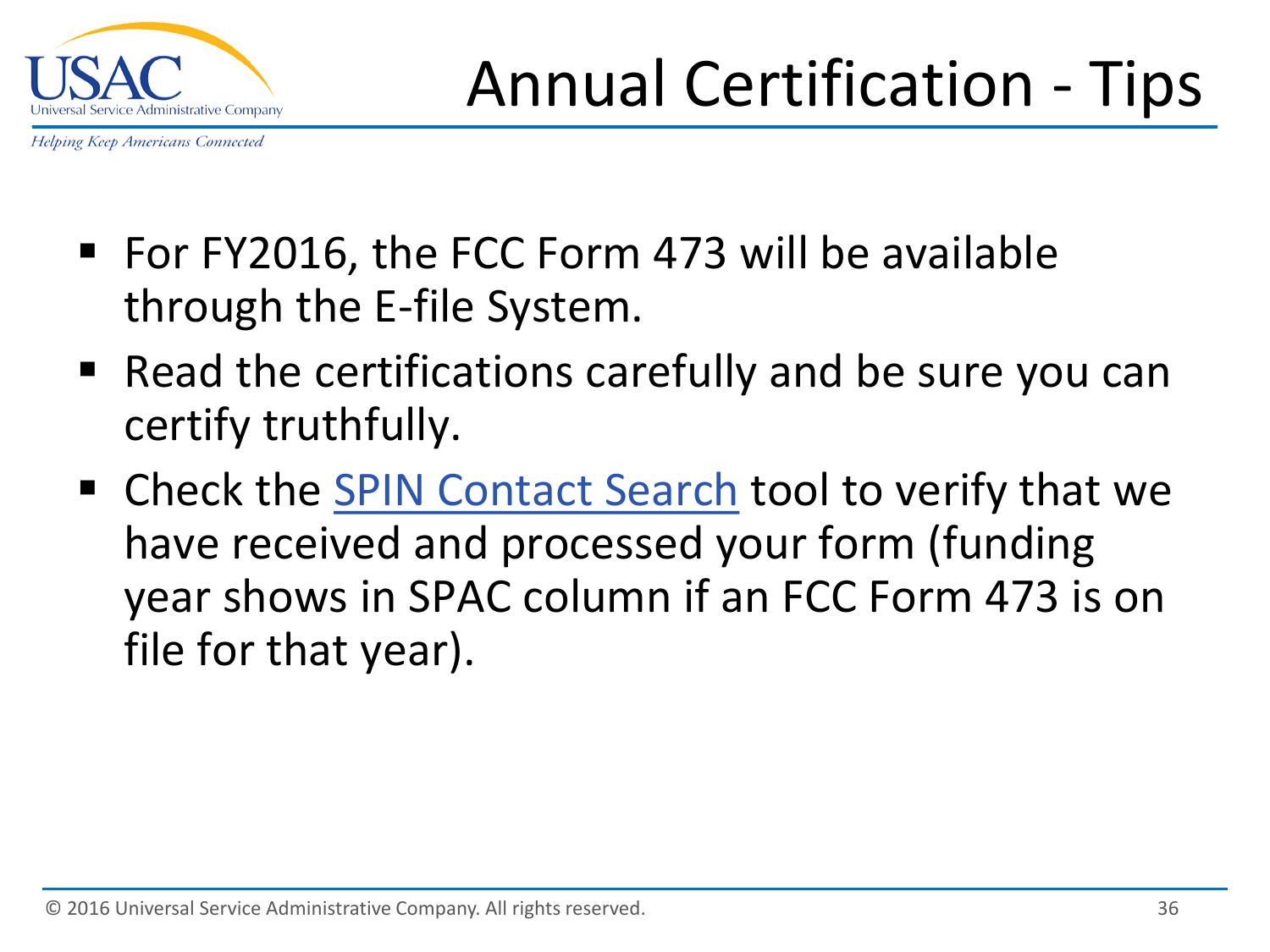

- Applicant files FCC Form 486 to indicate:
	- Service Start Date(s)
	- Status of technology plan, if required (Note: Tech plans are not required for FY2015 and beyond.)
	- Status under the Children's Internet Protection Act (CIPA)
- FCC Form 486 must be successfully processed which includes passing any USAC reviews – before USAC will pay invoices for an FRN.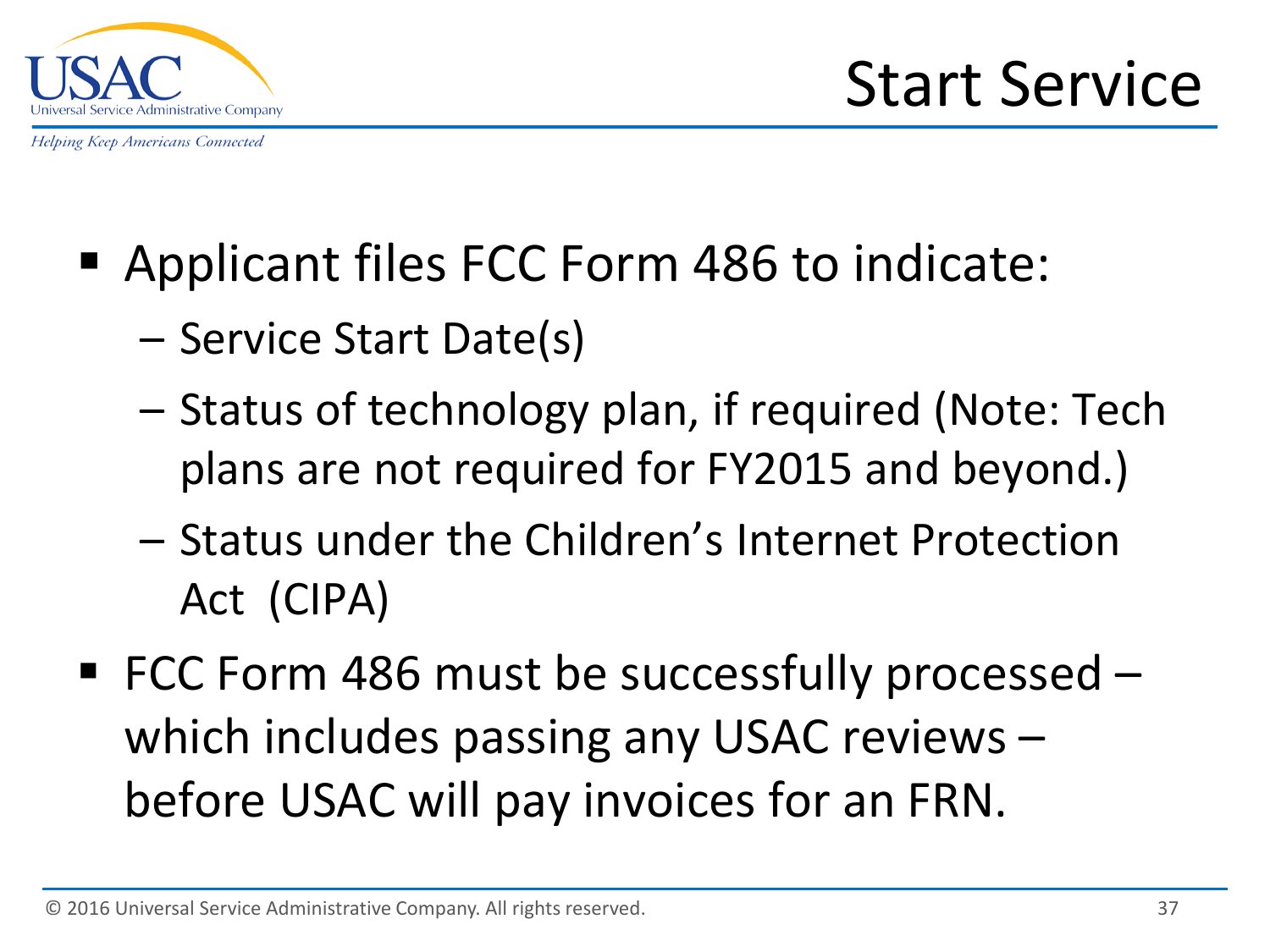

- Encourage applicants to file an FCC Form 486 early if they are eligible.
- Notify applicants if services have started and no FCC Form 486 has been filed.
- **If you are concerned, ask applicants about the status** of their compliance with CIPA.
- Reach an understanding about the definition of the service start date for each FRN.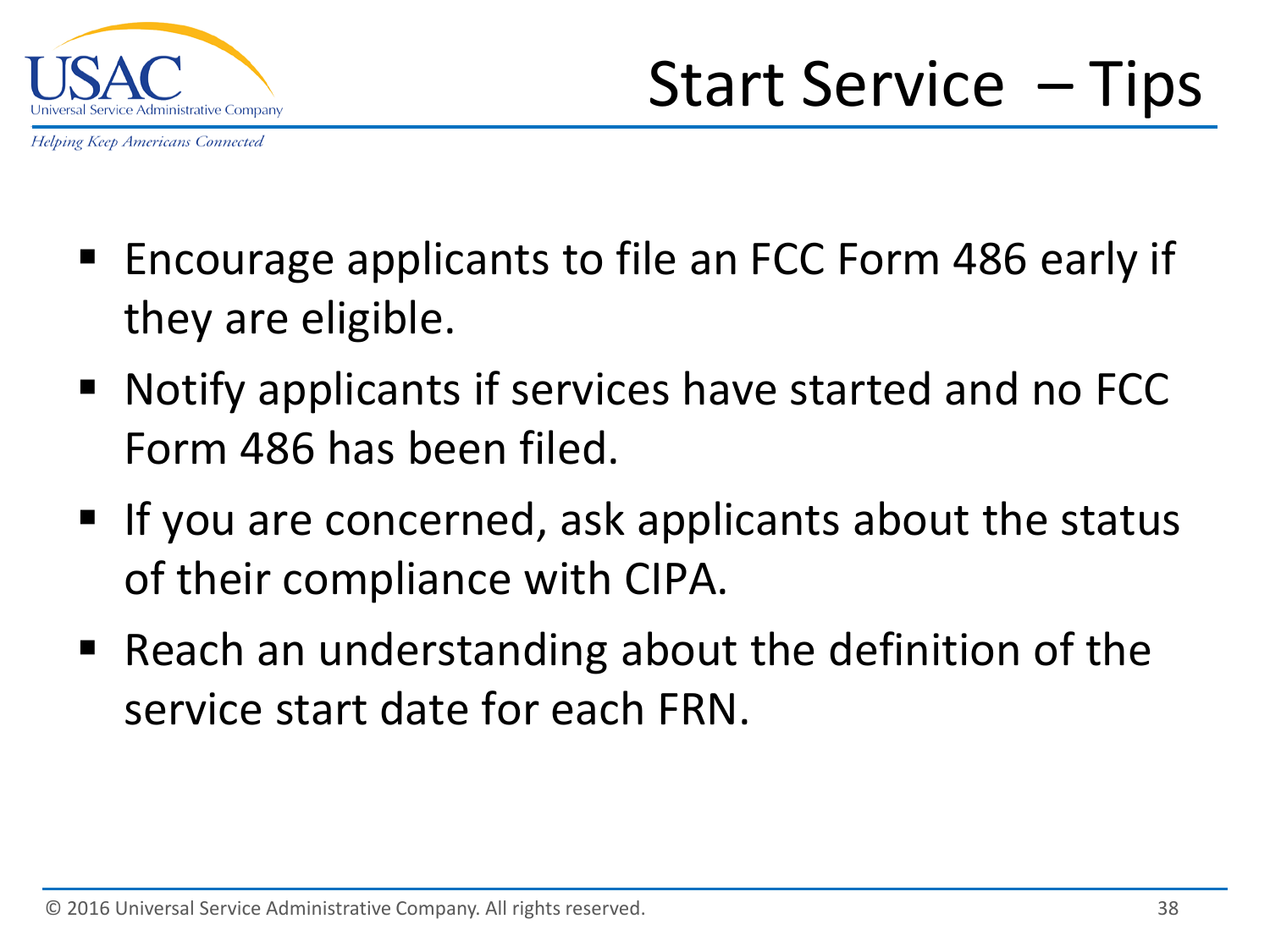

- Two invoicing methods, chosen by the applicant:
	- FCC Form 474 (SPI Form) is filed by service provider after billing applicant for non-discount share; USAC reimburses the service provider.
	- FCC Form 472 (BEAR Form) is filed by applicant after applicant has paid for service in full; USAC reimburses the applicant (starting July 1, 2016).
	- First invoice for an FRN sets the invoicing method (SPI or BEAR) for that FRN.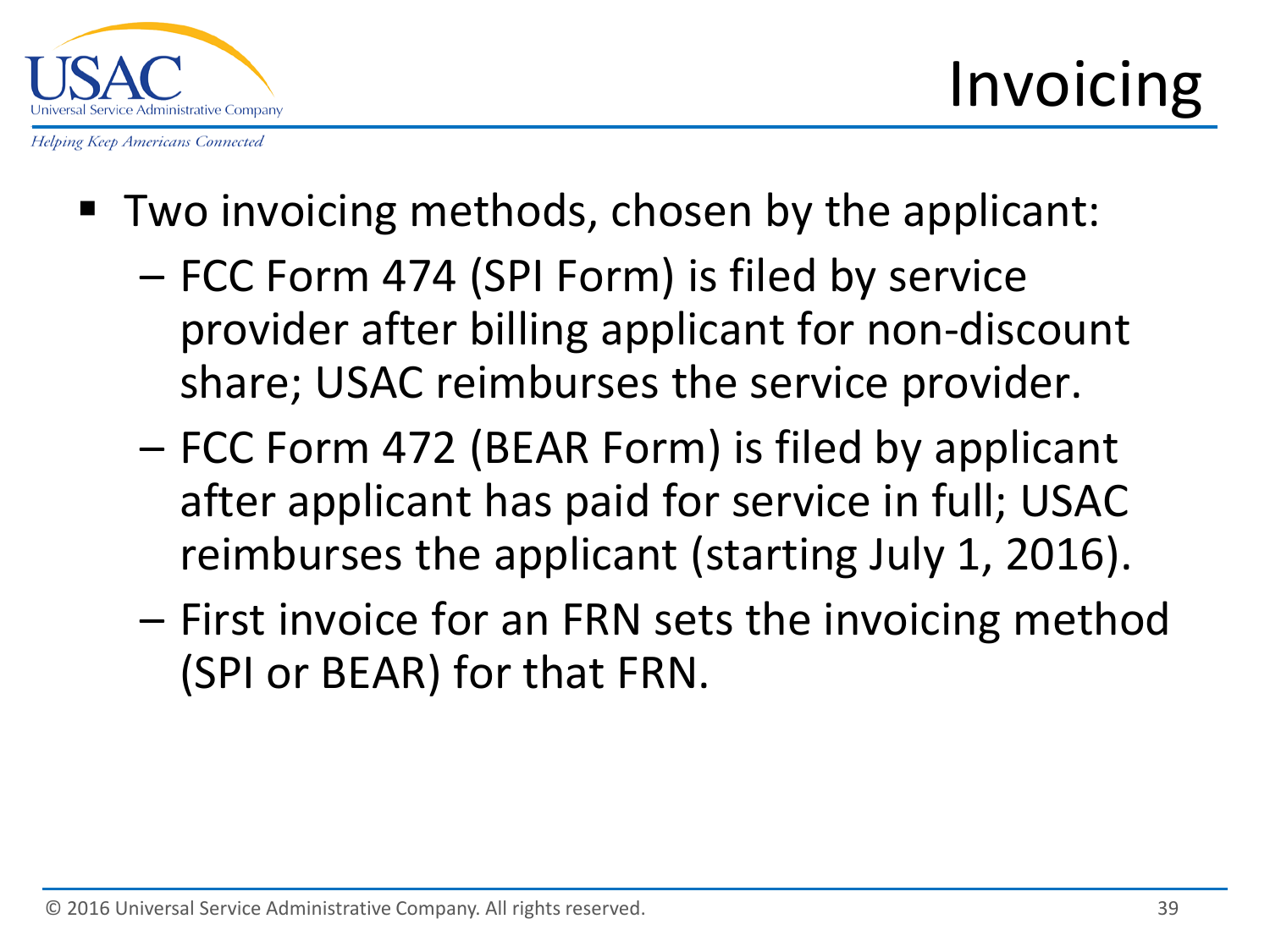

- Bill the applicant for the non-discount share.
	- Program rules require the applicant to pay the non-discount share.
	- The expectation is that the applicant will pay your bill within 90 days.
- Respond promptly to USAC requests.
	- Service checks
	- Other documentation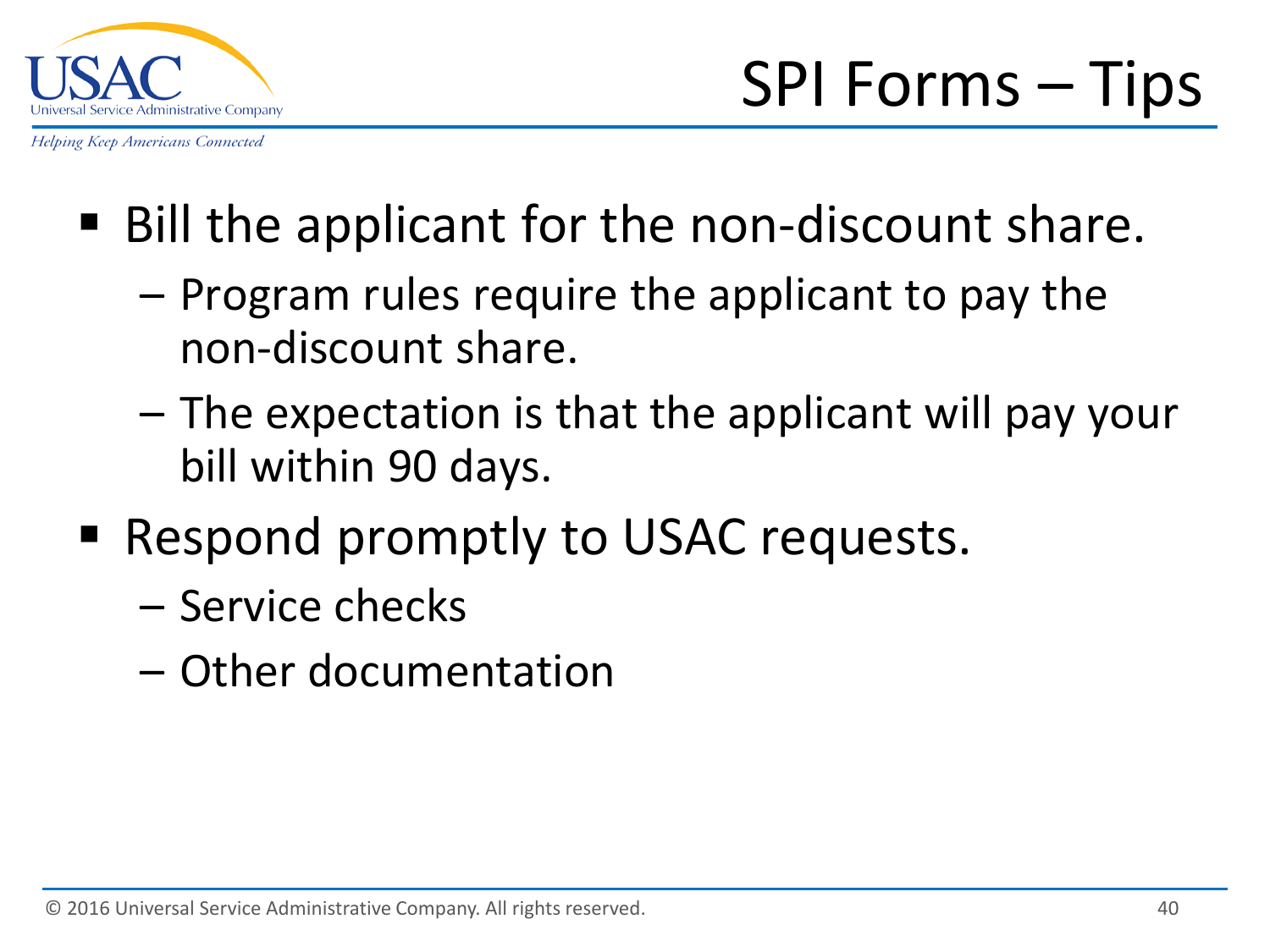

BEAR Forms – Tips

- Bill the applicant for the full cost of the eligible products and services.
- Remind the applicant to pay your bill in full before submitting a BEAR Form.
- Assist the applicant in responding to USAC requests if needed.
	- Service checks
	- Other documentation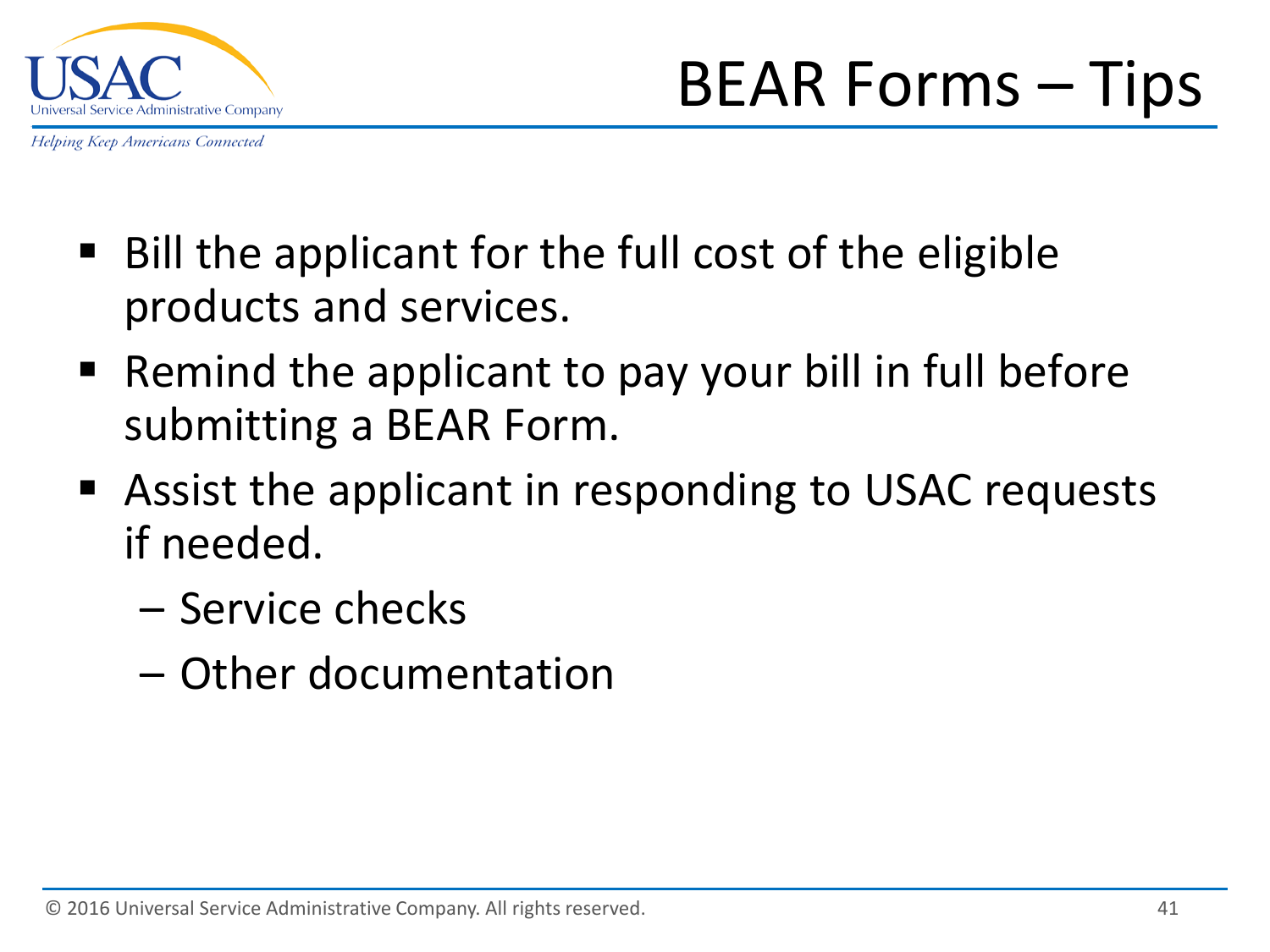

Resources

- USAC home page [www.usac.org](http://www.usac.org/)
	- [Service Providers](http://www.usac.org/sp/default.aspx) (FCC Form 498 and payments)
	- [Trainings and Outreach](http://www.usac.org/sl/about/outreach/default.aspx)
		- [•Service Provider Monthly Webinars](http://www.usac.org/sl/about/outreach/conf-calls/default.aspx)
		- [•Schools and Libraries News Briefs](http://www.usac.org/sl/tools/news-briefs/Default.aspx)
	- [Search Tools](http://www.usac.org/sl/tools/default.aspx)
	- [Latest News](http://www.usac.org/sl/tools/news/default.aspx)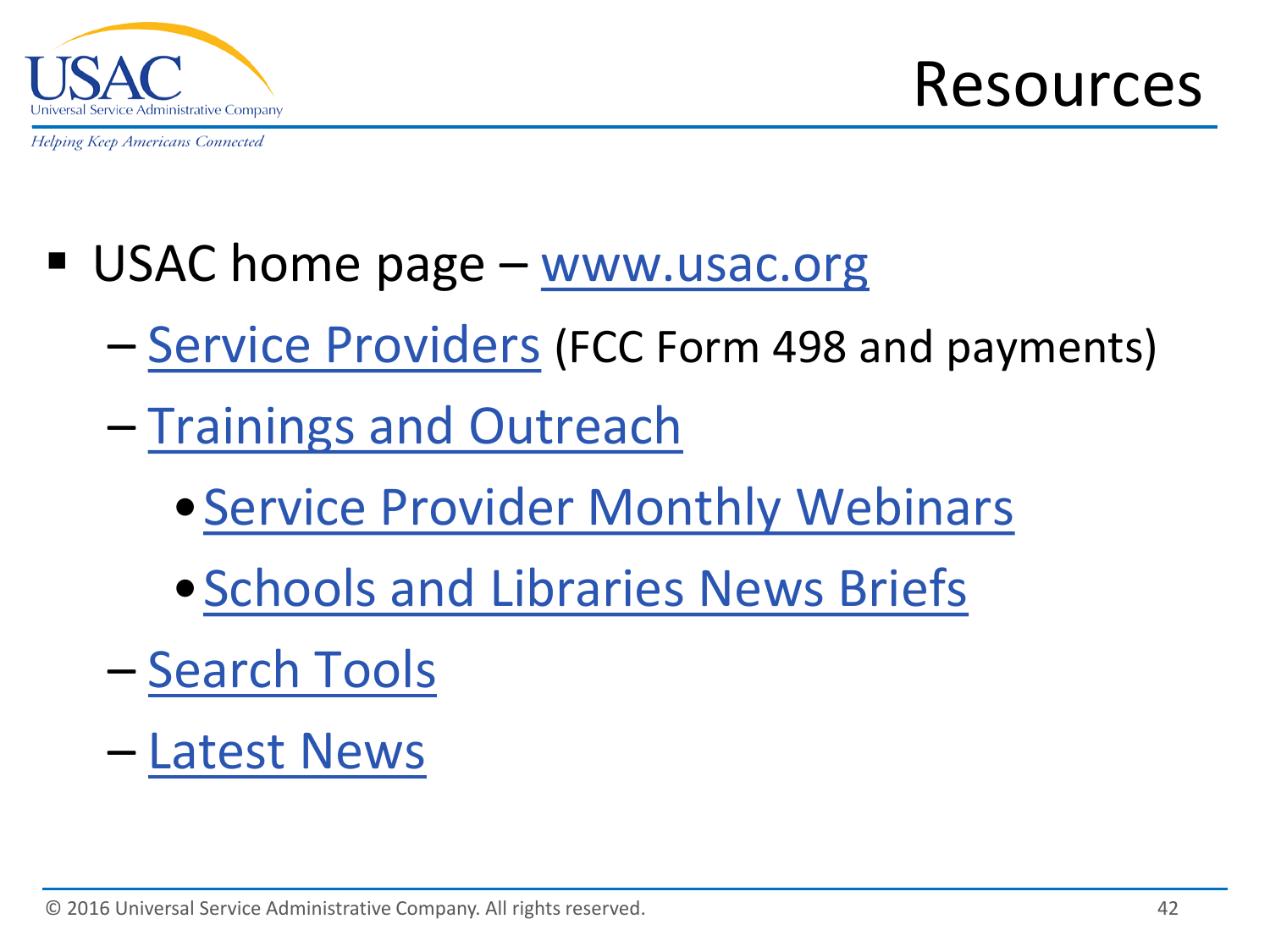

# **Questions?**